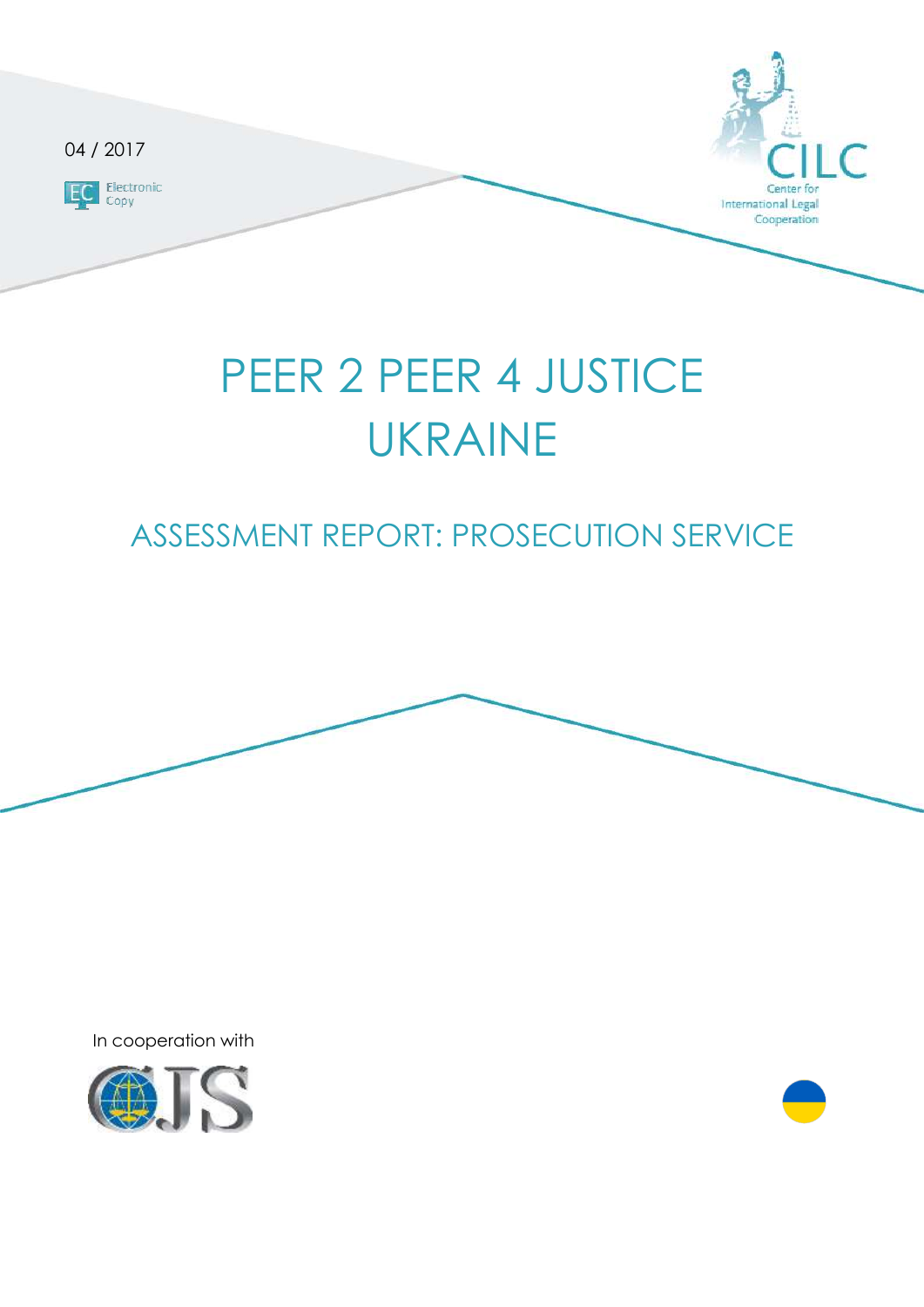This report has been drafted in the framework of the Peer 2 Peer 4 Justice – Phase I project that is designed and implemented by the Center for International Legal Cooperation (CILC) and the Centre for Judicial Studies (CJS). This project is funded by the Matra Programme of the Netherlands Ministry of Foreign Affairs. The contents of this report are the sole responsibility of CILC and CJS, and can in no way be taken to reflect the views of the Netherlands Ministry of Foreign Affairs.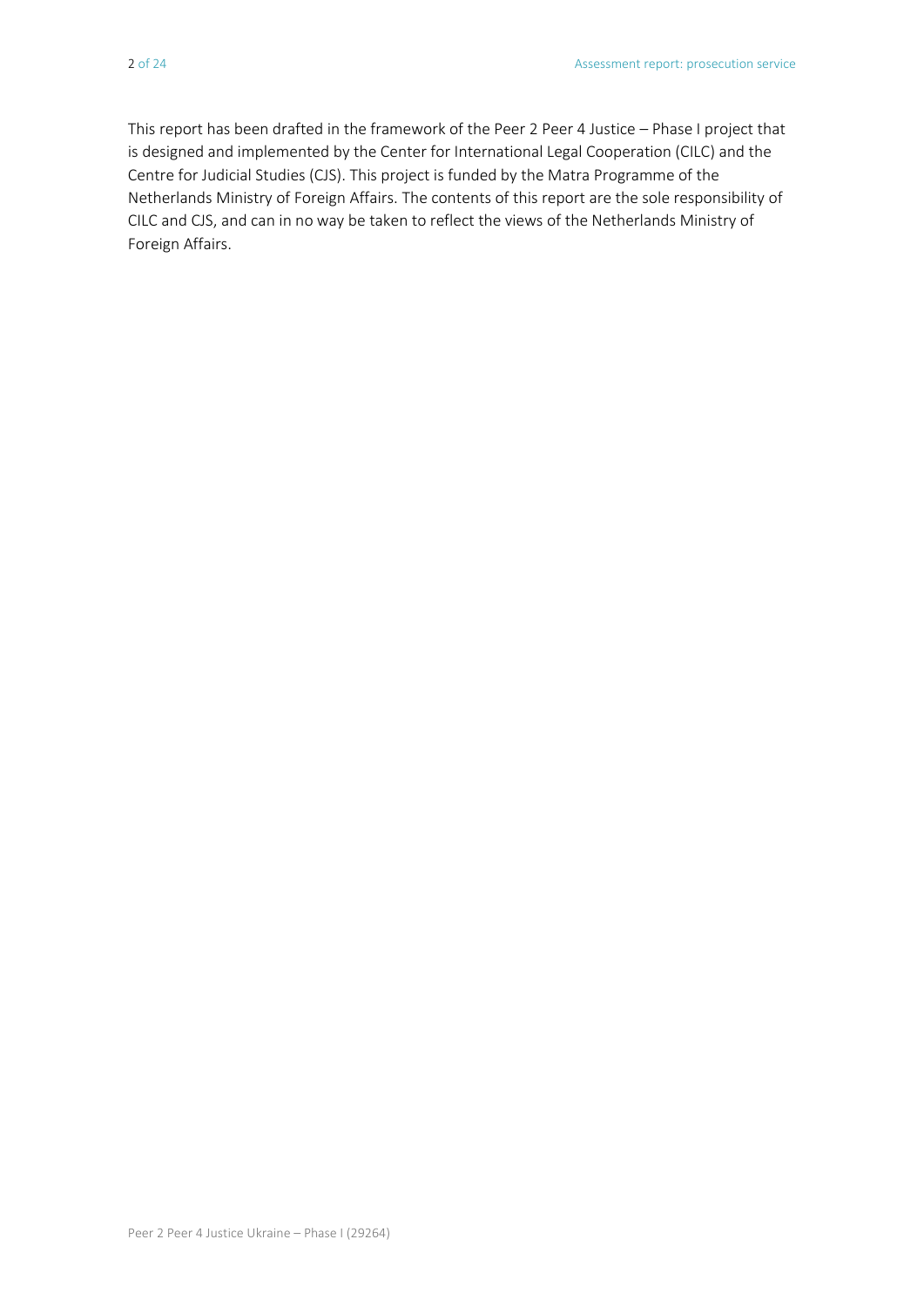#### **Contents**

| 4. Findings within the scope of the project - possibilities for improvement within the PPS in  |
|------------------------------------------------------------------------------------------------|
| Findings and recommendations for improving the work and organisation of the Public             |
| Setting goals – Determining the priorities of the PPS, police and mayor by region and district |
|                                                                                                |
| Support in the everyday work by logistical, administrative and legal assistants  13            |
| Digital working will speed up the process of investigation and prosecution and generate        |
|                                                                                                |
|                                                                                                |
|                                                                                                |
| Focus on the strengths and professional position of the Public Prosecutor  17                  |
|                                                                                                |
|                                                                                                |
|                                                                                                |
|                                                                                                |
|                                                                                                |
|                                                                                                |
| Focus of PPS on criminal law enforcement and divesting of other tasks  20                      |
|                                                                                                |
|                                                                                                |
|                                                                                                |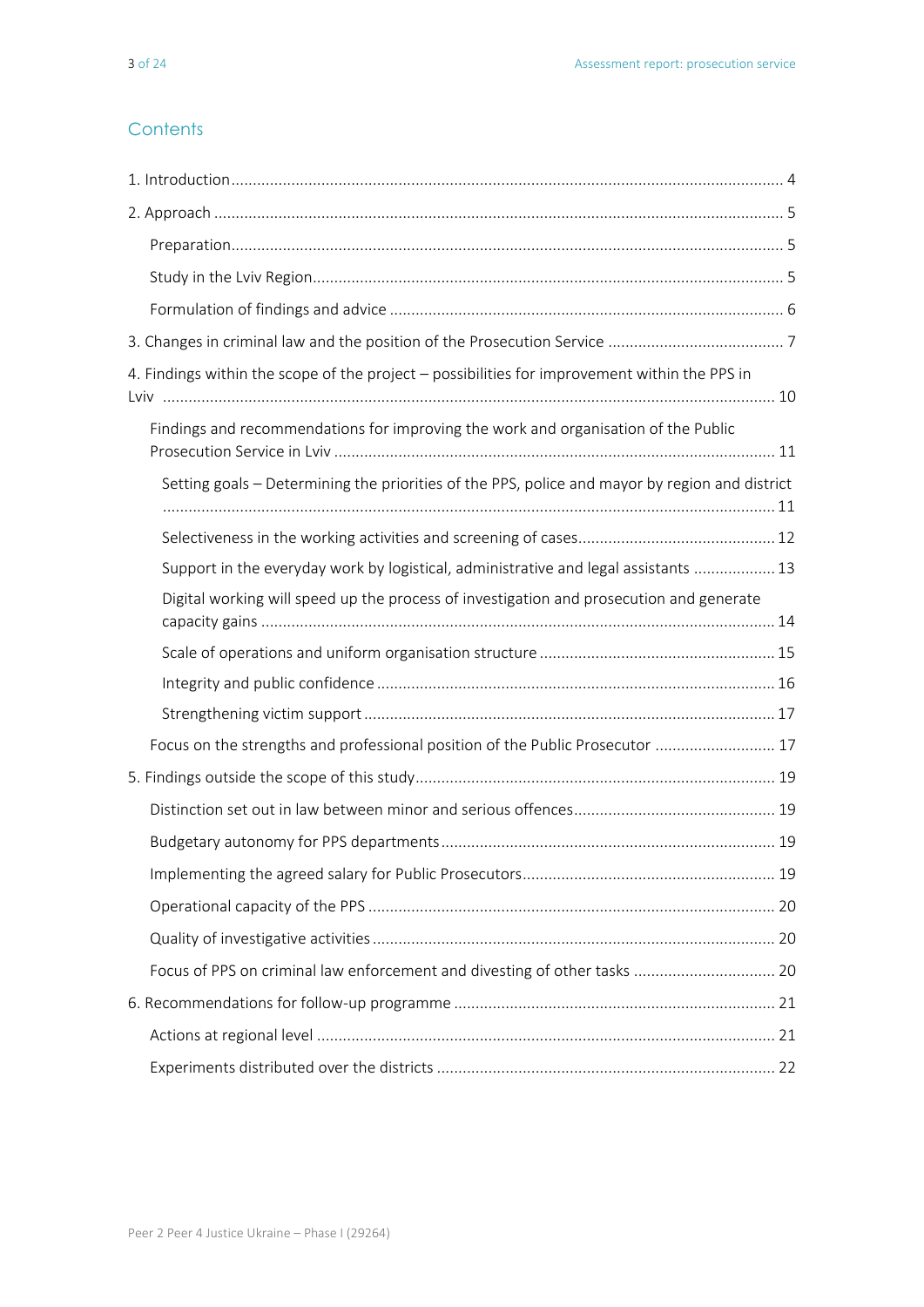# 1. Introduction

Phase I of the *Peer 2 Peer 4 Justice Ukraine* project started in October 2016. This is a collaborative project between the Center for International Legal Cooperation and the Centre for Judicial Studies, financed by the Dutch Ministry of Foreign Affairs. The goal of this project is to strengthen the rule of law in the Lviv region in Ukraine. Phase 1 consists of an in-depth assessment of the playing field of the Public Prosecution Service (PPS) offices in the region (similar to the assessment of the courts in the region that took place in November/December 2016), followed by a presentation of the findings and recommendations. The intention is to complete the report during this meeting and to discuss the findings and the proposed future activities (for the phase II project). Three experts from the Netherlands, Jeroen Steenbrink, LLM, deputy Chief Public Prosecutor, Hessel Schuth, also deputy Chief Public Prosecutor, and Ruud Oerlemans, MA, Director of Operational Management, were involved in this first activity – a report on the difficulties facing the Public Prosecution Service (PPS) in the Lviv region.

The expert team drew up an assessment framework and a programme for the visit, together with CILC and an expert from CJS. This assessment of the PPS offices in the Lviv region focused on looking for possibilities to improve the work of the public prosecution service in this region.

To gain a good impression of the position of the local Public Prosecution Service, the primary process in the criminal law chain and the working method and organisation of the PPS, the research team spoke with many different parties, including members of the regional and local PPS. The team spoke with supervisors and Public Prosecutors from the regional office of the Lviv region, from various districts and also with chain partners and others: judges, police investigators, university staff, local council officers, lawyers and NGO employees. During the discussions, Dutch and Ukrainian colleagues shared experiences and together looked for concrete and practical improvements in the working activities within the existing framework in Ukraine.

The research team would like to express its sincere gratitude to the partners in the discussions for their hospitable reception and the open and constructive discussions. The discussion partners also asked many questions about how judicial work is organised in the Netherlands so that they could learn from different examples. The open and reflective discussions meant that the research team gained a good insight into the challenges in the criminal justice chain in Ukraine and from the PPS in Lviv in particular. It allowed the team to provide targetted advice for improvements or directions for improvement that will hopefully contribute to the daily operations of the public prosecutors in legal practice.

This report first gives a brief explanation of the structure and approach of the assessment and information on the regional and local context and then addresses:

- Findings within the scope of the research, suggestions for improvement in the PPS in the Lviv region;
- Findings outside the scope of the study. Mainly issues at national level that can make a positive contribution to improving the work in the Lviv region.

The research team hopes that on the basis of this advice the parties concerned can formulate a follow-up approach for strengthening the quality and efficiency of their work in the short and mid-term. The research team will be very happy to contribute to this by discussing the findings and the recommendations based on these findings.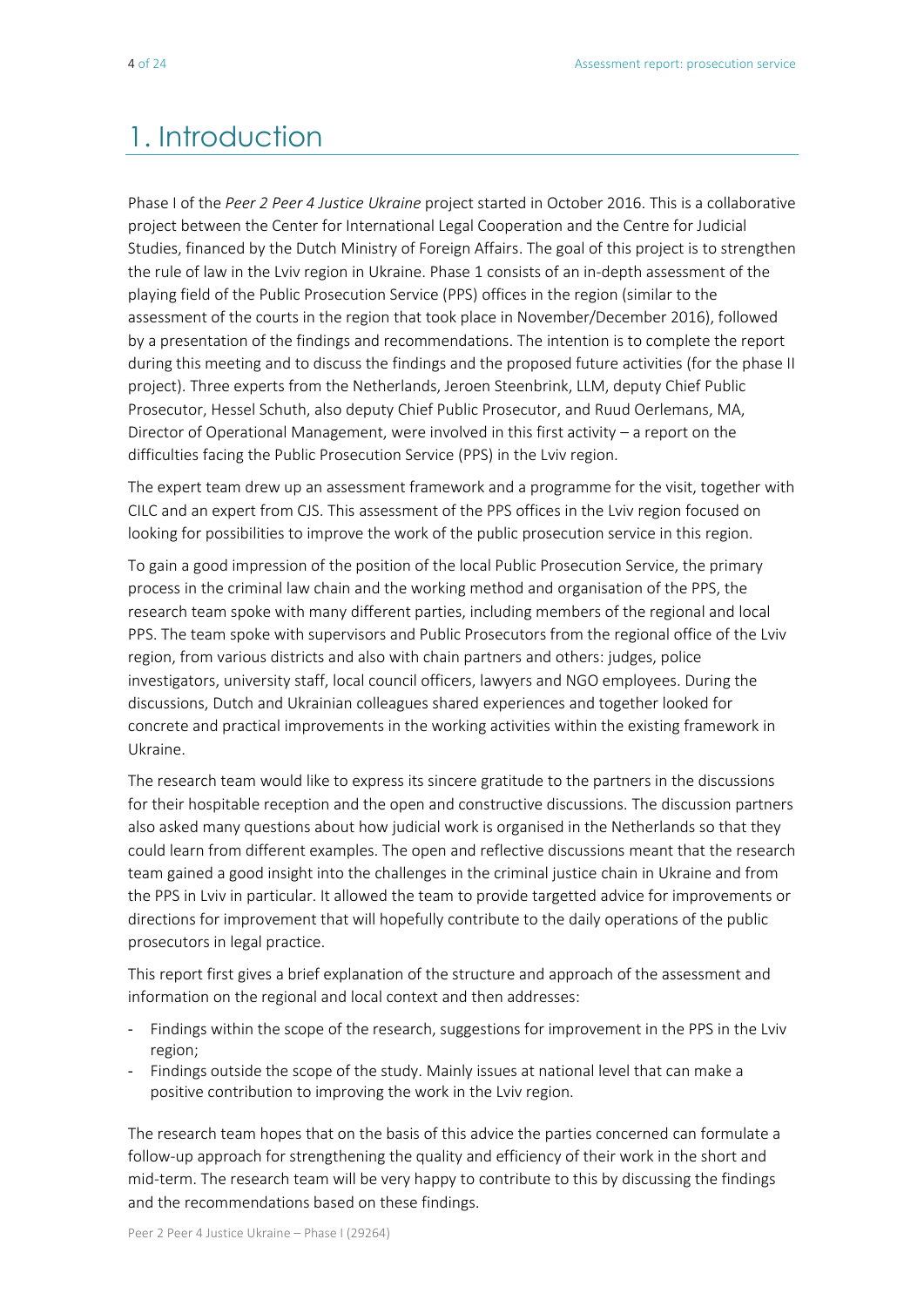# 2. Approach

The exploratory study comprised a number of different steps.

# **Preparation**

The preparation consisted of a document study of Ukrainian sources such as the national figures from the General Prosecutor's Office in Kiev. Regional and where possible district data on the influx and handling of cases, the organisation structure and similar factors were gathered and examined.

The research team also used the research model of the European Foundation for Quality Management (EFQM) as a guideline for this exploratory study (see page 10). We modified this model specifically for this exploratory study of the PPS in Lviv. An assessment framework was used as a guideline for the discussions. This framework is available on request.

The CILC and CJS team made contact with colleagues from the regional and local PPS in Lviv. To gain a fuller picture of the activities of the PPS and of the possibilities for improvement, the research team also held discussions with chain partners of the PPS and other relevant parties: university, courts, lawyers, local municipal authorities and police.

### Study in the Lviv Region

Over a period of two weeks in February and March 2017, the research team conducted a large number of discussions in the Lviv region with the aforementioned organisations on the basis of the assessment framework formulated specifically for this purpose. The key questions that the discussions aimed to answer were: what is going well and what could go better in the daily working activities? Where are the opportunities for improvement, and to what extent could these be influenced by the PPS in the Lviv region?

We visited the regional PPS office and three district offices, speaking with the managers of the offices and also with the individual public prosecutors.

During the discussions with various chain partners, we focused on the different perspectives where they each have experience with the PPS. In the case of the courts, the working relationship, the quality of the cases and agreement on the settlement of the cases were discussed and a number of different criminal hearings were attended. In one municipality, the discussions centred on agreeing priorities in the local area and public visibility, and at the university the issues discussed included legislation in the area of criminal law and criminal proceedings, the build-up of knowledge and the influx of new talent from the university to the PPS.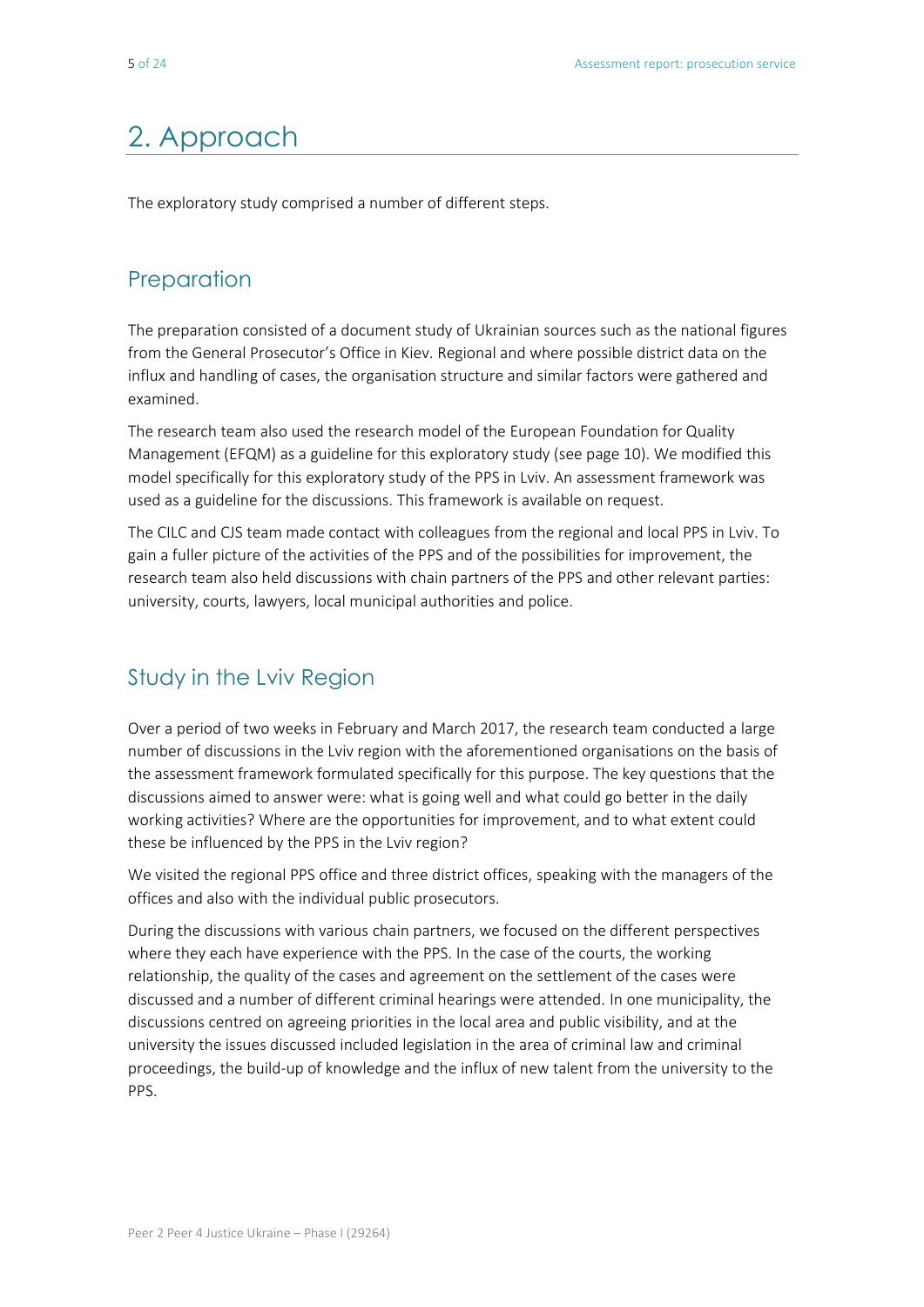# Formulation of findings and advice

This report of our findings and recommendations for improvements is based on an analysis of the interviews and the other information that was collected in the course of the study.

The draft report will first be presented to CJS for comments and suggestions and will then be sent to the PPS of the region and the Lviv districts. The report will then be discussed in June 2017 during a round table conference with the research team and the PPS in the Lviv region, and with CILC and CJS.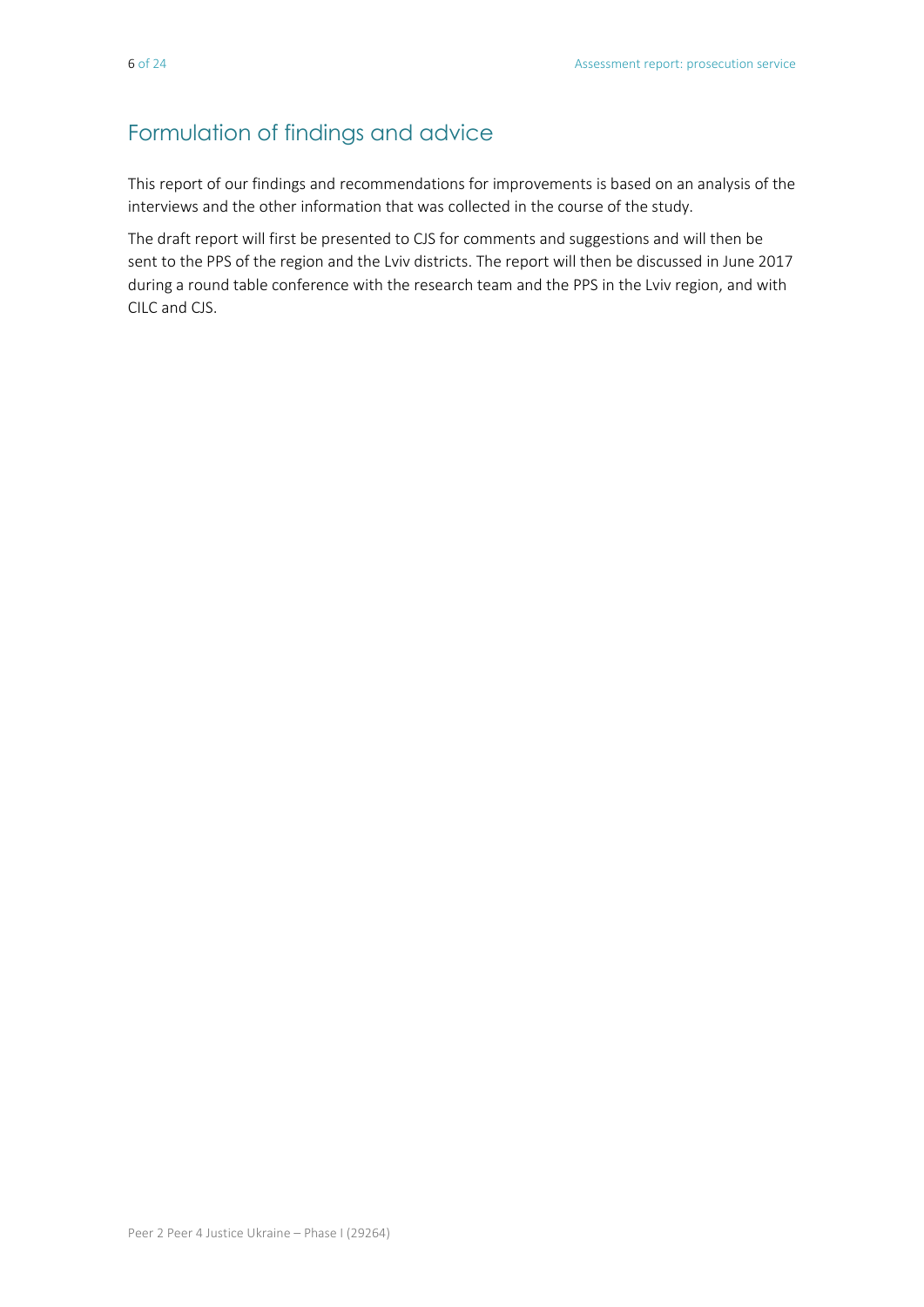# 3. Changes in criminal law and the position of the Prosecution Service

The PPS in Ukraine and consequently in the Lviv region has undergone radical changes in recent years. These changes relate to the statutory tasks and authorities of the PPS, the position of the Public Prosecutor, the shaping of the criminal process, the legal position and the working conditions of the Public Prosecutors. The PPS is under considerable external pressure, which calls for a high level of adaptation and resilience on the part of the organisation and the individual Public Prosecutor. This context should be taken into consideration in the findings and recommendations relating to the activities of the PPS in the Lviv region.

The legislation and procedures of the criminal law system have been modified fairly recently for the police, the PPS, the judicial system and other government organisations, resulting in rapid changes in their activities. The background to this is understandably the need for greater transparency and to reduce the vulnerability of the system to corruption. The crux of the changes to the system is to make the various government bodies more accountable for how they exercise their authorities. This also means more controls and more regulations, and consequently more work.

The criminal law system in Ukraine is based on the principle of legality. This means that a case where there is a suspect must in principle always be brought before a judge, unlike in the Netherlands where the principle of opportunity applies. The PPS can itself decide which cases will be brought before the judge and for reasons of prosecutorial discretion (for example, a less serious offence, or if some other factor than criminal law prevails, or the scope of the conflict is limited, etc.) the decision can be taken not to prosecute, or to dismiss a case against a suspect. The criminal law system in Ukraine is also subject to the principle of immediacy. Under this principle, all evidence relating to the criminal offence must be provided at a public hearing, and as a consequence all the witnesses in the case must be examined at this hearing. This consequently occupies much of the session capacity of the courts, and certainly much more so than in a system such as the Dutch system where there is greater emphasis on the preliminary examination by the police and the investigating judge. At the criminal hearing, justice is primarily dispensed on the basis of written documents, and witnesses are only heard or camera images viewed if there is some point of discussion.

Since 2012, the role of the PPS in the legal system in Ukraine has reduced, particularly in terms of monitoring and supervising other government authorities. As a result, the relationship between the PPS and such parties as the mayor and the municipality is now on a more equal level.

The investigating judge checks the preliminary examination by the police and PPS and has to give permission for enforcement measures such as telephone tapping and house searches to be applied. Under the terms of the law, the PPS must bring a case to court within two months after a person has been declared a suspect. If there is adequate cause, a public prosecutor from a higher authority can extend this term of two months.

Since the changes to the law in 2012, the PPS no longer has legal authority over the police in concrete criminal law investigations. The police are themselves responsible for such investigations.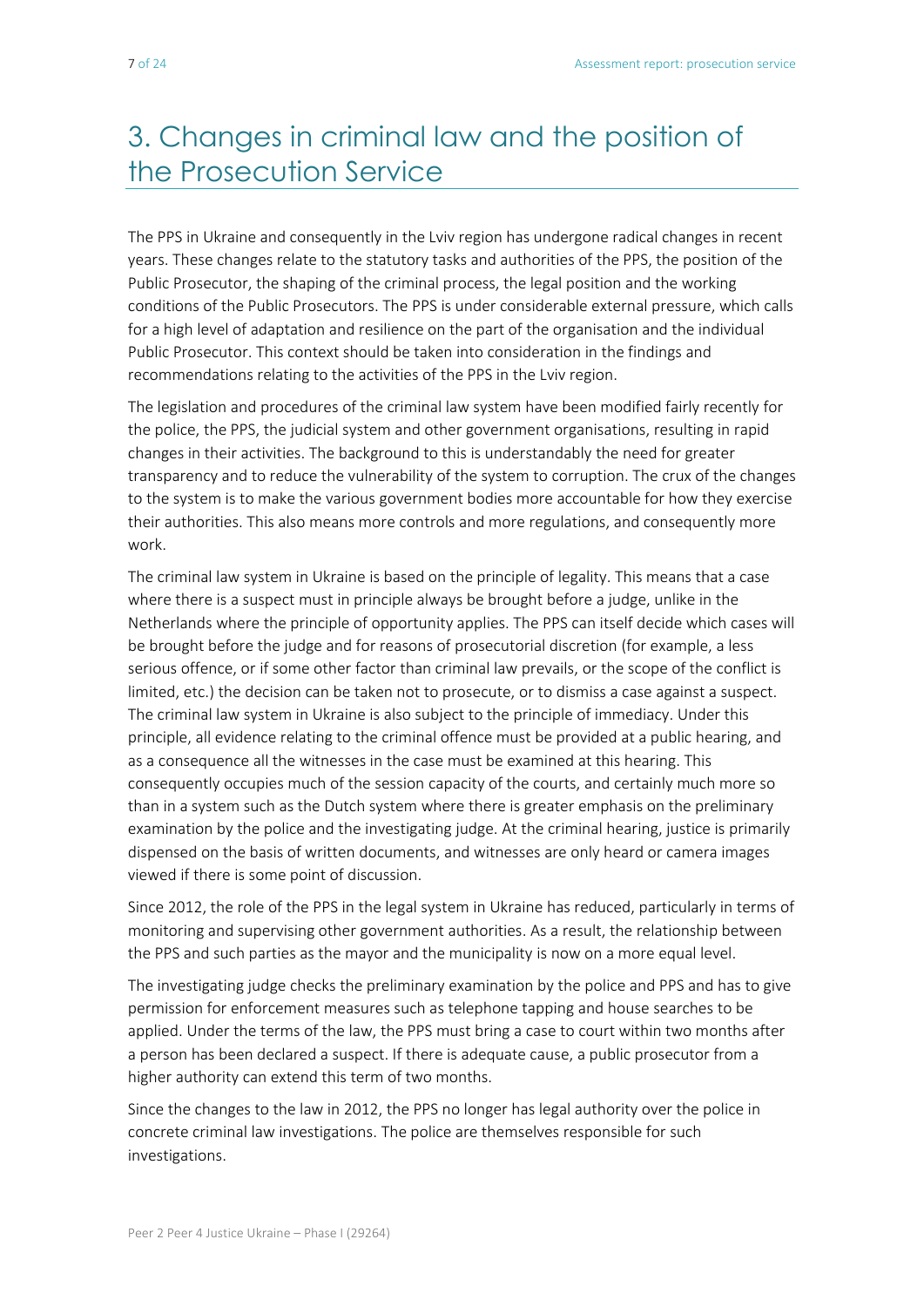These changes bring the authorities and the working methods of the PPS more in line with practices in other European countries. A system of checks and balances now ensures greater parity between the different players in the criminal justice chain. These changes also entail changes in the working methods and relationships between the different stakeholders. All those involved (government bodies, stakeholders and citizens themselves, in fact the whole of society) still have to discover exactly how the division of roles will work in practice. Put simply, it will take time to find a new balance; in effect this is likely to be a process of some years.

Ukraine has stipulated in law that all reports of crimes have to be recorded in an administrative system and that all cases must be investigated by the police. All cases where there is a suspect must be brought to trial within two months. The Code of Criminal Procedure makes no distinction here between serious and minor cases. 1 In special instances, if the complexity of a case precludes it being handled within the term of two months, a public prosecutor from a higher authority can extend the period of investigation: up to six months for minor cases and those of average seriousness, and up to twelve months for serious and very serious cases.

This promotes legal security, but these statutory stipulations also increase the pressure of work for the police, the PPS and the courts. The parties we interviewed indicated to us that the legislator is considering making it possible to distinguish between minor and more serious offences. This distinction may have a strong positive effect on efficiency, but has not yet been introduced.

In addition, the responsibilities of the PPS in Ukraine extend beyond criminal law enforcement. The PPS also carries out civil law and public administrative tasks and receives individual citizens with complaints and/or questions on a diverse range of issues. Such a broad package of activities gives rise to quality problems, and calls for more specialisation with regard to particular tasks within the PPS organisation.

In terms of staffing, several years ago a new procedure for the selection of Public Prosecutors was introduced, including relevant examinations. The higher salary promised to the Public Prosecutors appointed under this new system has in practice never been implemented. Personal and financial details of the Public Prosecutors appointed and their close family members are published on the website of the PPS in order to give the public insight into the background, details and assets of these officials. These measures aim to strengthen the checks and balances in the criminal justice system and improve the quality and transparency of the PPS. This is expected to boost public confidence in the PPS.

These major changes place high demands on the organisation and on the individual Public Prosecutors. The issues they are having to deal with include a lack of public confidence, the change from old working methods to new ones, a transparent but still labour-intensive primary process, a salary promise that has not yet been met and a significant shift in the role of the PPS – all within a short period of time.

The study team has every respect for the individual Public Prosecutors who in this environment commits every day to carry out their professional activities and serve the constitutional state.

The PPS in the Lviv region asked us to advise on possible improvements. A number of the changes mentioned, for example the changes in legislation, are the responsibility of the national

**.** 

 $<sup>1</sup>$  The Code of Criminal Procedure makes a distinction between cases, categorising them as minor,</sup> averagely serious, serious and very serious.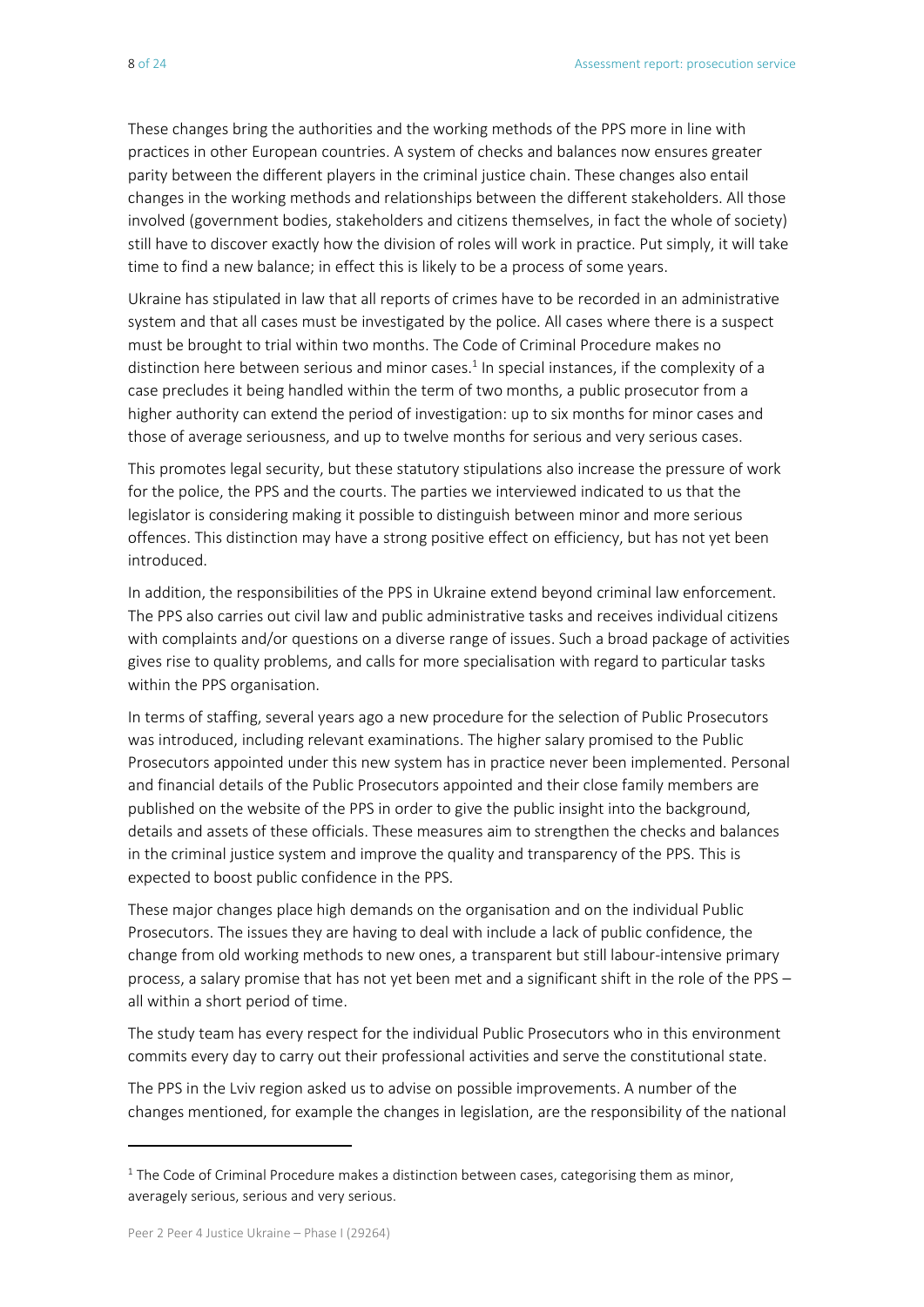authorities in Ukraine. We are aware of these changes and the impact they are having. However, it is not within our remit to provide advice on them.

Our recommendations focus on practical and feasible improvements in the sphere of influence of the PPS in the Lviv region that will contribute to the proper working of the PPS in terms of quality, confidence and productivity. We focus on concrete actions and measures aimed at the work of the Public Prosecutor.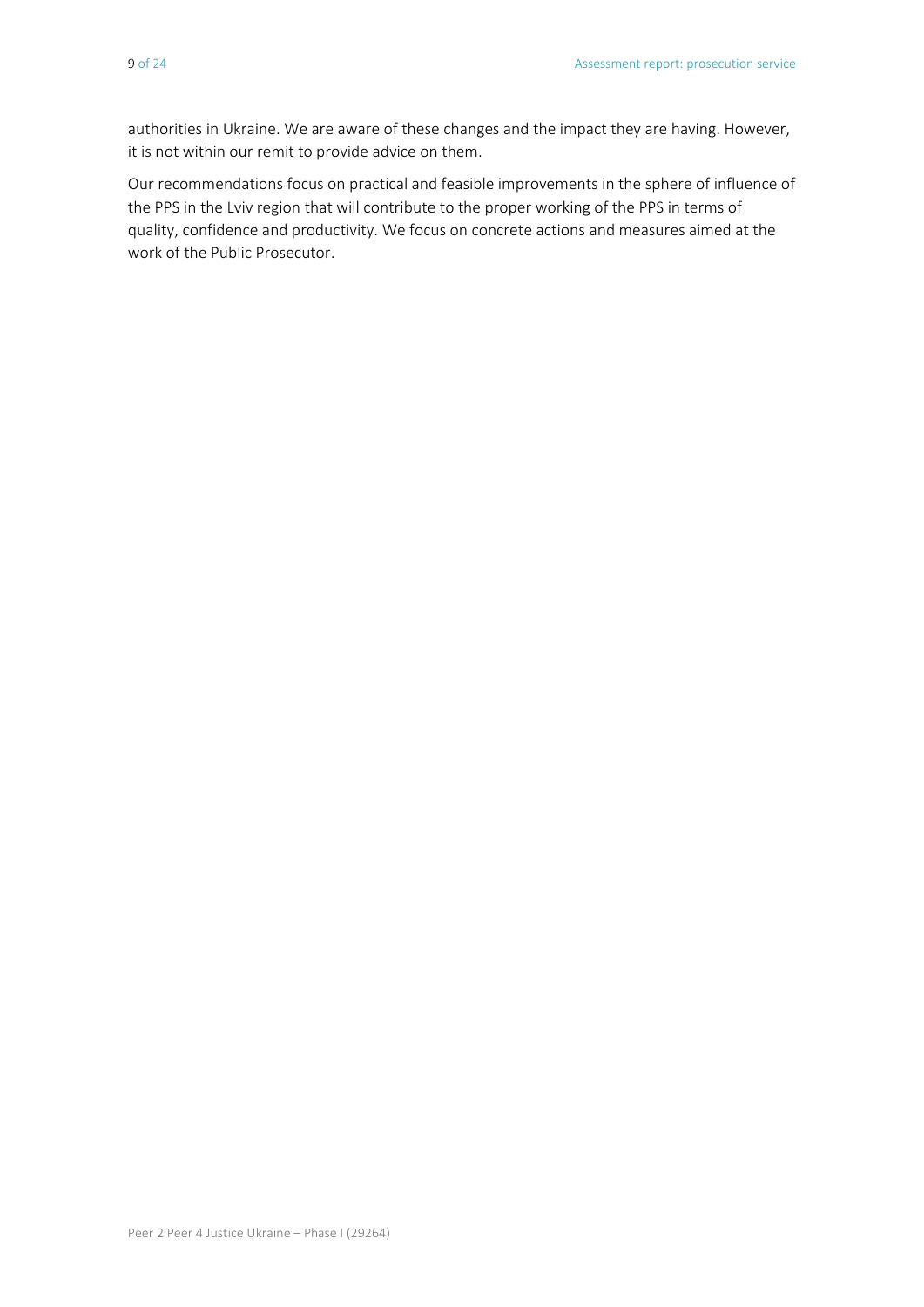# 4. Findings within the scope of the project – possibilities for improvement within the PPS in Lviv

This chapter describes the concrete possibilities for improvement as we – as experts from the Netherlands – see them following our assessment. The study has given us a good impression of the daily work of the Public Prosecutor in the Lviv region and the common ground between the Public Prosecutor and other professional partners.

In view of the exploratory nature of our study, the possibilities for strengthening the functioning of the PPS and the Public Prosecutor are mainly intended as the starting point for possible improvements.



The assessment model customised by us for the PPS in Lviv addresses the following aspects:

- Environment (context)
- Policy and mission of prosecution
- Work processes and operations
- Staff (support) and knowledge systems
- Quality and quality assurance
- Communications (internal and external)
- **Resources**
- Integrity and professional standards
- Results (key performance results of the PPS)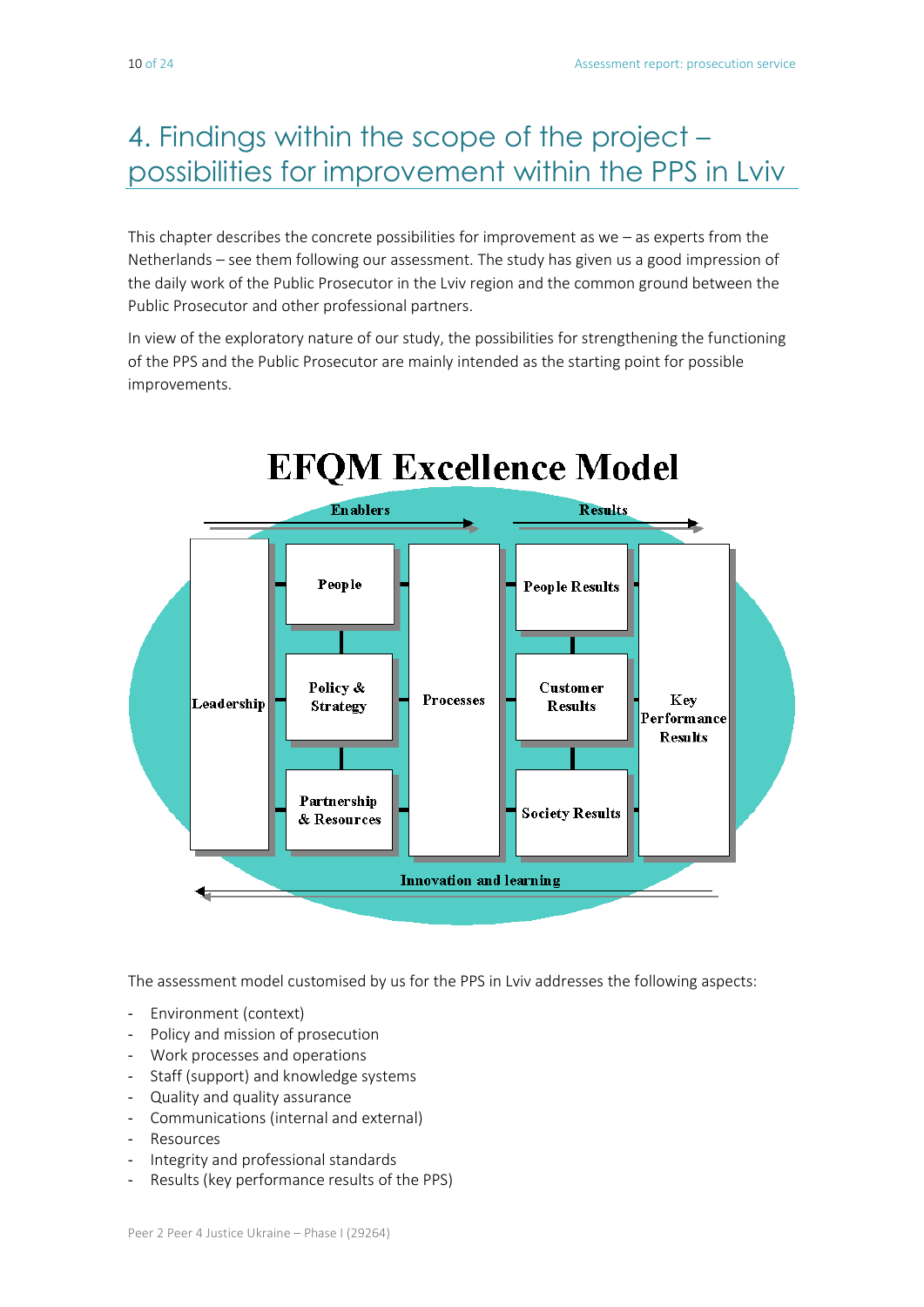# Findings and recommendations for improving the work and organisation of the Public Prosecution Service in Lviv

The recommendations given below that have arisen from the study relate to the issues indicated. The statutory and societal context described in the previous chapter will be mentioned as so far as they are relevant for this study.

#### Setting goals – Determining the priorities of the PPS, police and mayor by region and district

It is important that the PPS is able to fulfil its core task, namely to contribute to a safe society by combatting criminality. Good – result-oriented – agreements need to be made between the chain partners in the region regarding the priorities to be set in order to combat criminality over a period of several years. People and resources can then be deployed in line with these priorities.

In the Lviv region regular discussions are already held several times in the course of the year between the mayor, the police and the Chief Public Prosecutor. One of the subjects covered in these discussions is the number of cases to be handled, for which the PPS is accountable to the municipal council. Our impression is that the aims are currently focused on the short term and the agreements made are mainly operational (they relate to specific issues and are therefore not strategic). Figures show that, in terms of the types of cases dealt with, minor cases where a charge is brought clearly predominate. We refer to these as 'bring cases' (*brengzaken*, cases that are reported to the police)*.* The question is whether the PPS is able to devote sufficient time to examining the more significant cases in terms of undermining criminality and corruption, where generally no charge has been made. To do this, there needs to be a good flow of information and targetted tracking of these so-called 'pro-active cases' (*haalzaken,* cases where the police have to gather the information required to bring a case to court).

Setting longer-term goals relating to combatting and preventing crime and working towards these goals together with the police and the local (municipal) council makes it easier to align the activities of the chain partners. A more integrated approach will make it possible to apply the available knowledge and capacity in a more focused way and will almost certainly generate results that will be noticed by society. A good example of this is the wave of break-ins in the Stryy region where the local council, police and PPS are taking concerted action.

We recommend that this prioritising should be intensified and made more strategic, including regular and targetted professional discussions on patterns of criminality, a focused approach by the police and PPS, a plan of action by the local municipality on crime prevention and citizen contact, joint action plans relating to youths, habitual offenders and/or serious problems, and clear agreements regarding the contribution to be made by each of the parties. This approach will generate a clear set of priorities, including the division of roles, the optimum use of each party's capacities and a concrete result agreed by all parties in terms of controlling and reducing criminality in the region. These arrangements can be set out in law enforcement provisions. A number of different countries already have good experiences with these methods. Monitoring such results as the progress of charges/arrests and the number of cases decided by a judge can be used to modify actions or adjust objectives.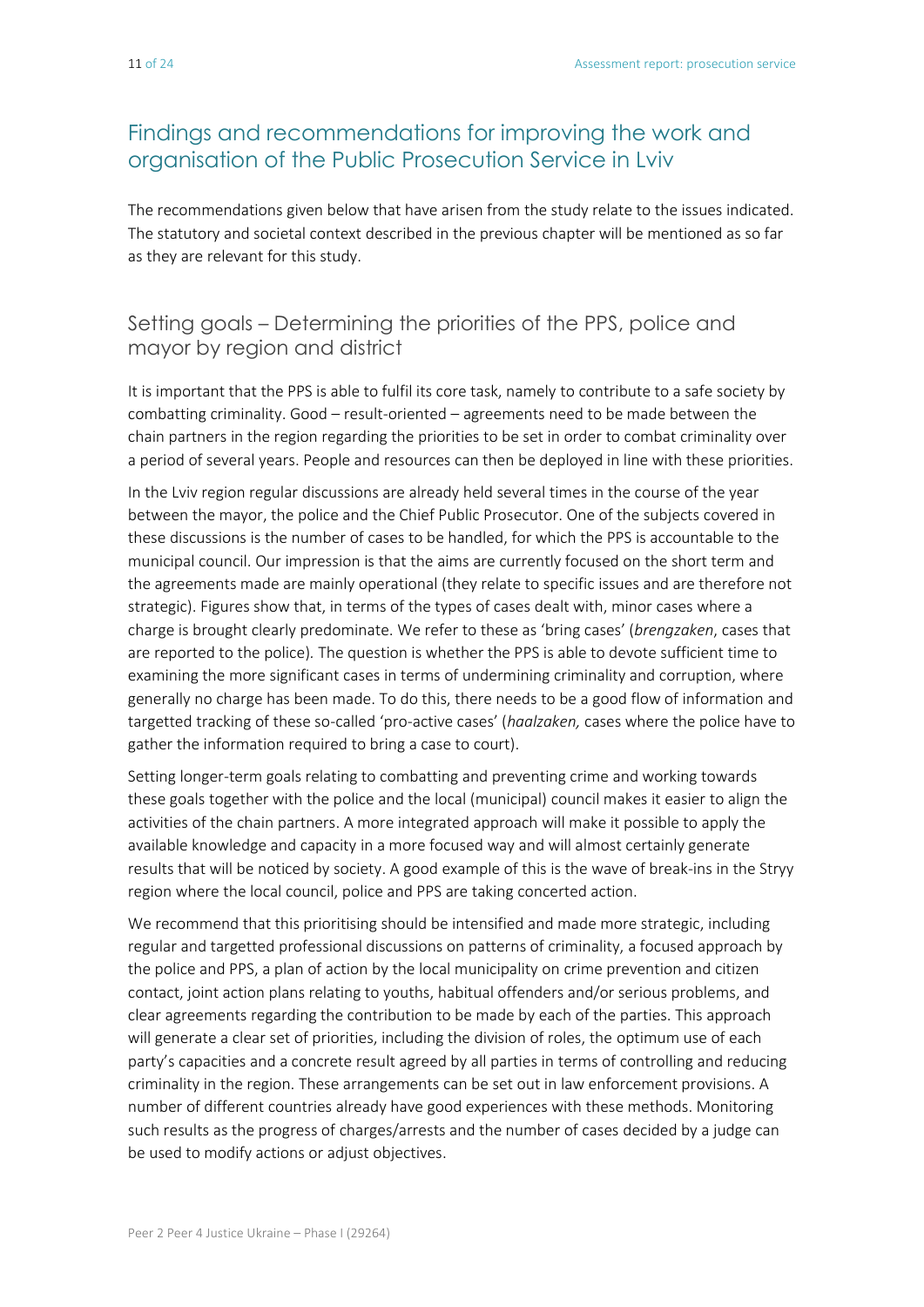#### Selectiveness in the working activities and screening of cases

It is clear that a responsible selection of cases brought by the police and a targetted use of the capacity of the PPS (and consequently, of the court) will make the biggest contribution to society's aim of reducing criminality. The PPS needs to develop a mission and vision that will guide them towards achieving this. At the present time, there is too little insight in the different departments of the PPS into what could constitute this mission. The question is: What does the PPS stand for and what are its priorities?

The PPS has to make choices in concrete cases in line with the mission and vision in terms of what will and will not be done, and must at all times be prepared to account for its actions. The law prescribes that all cases must be adjudicated and describes the division of roles. We looked at what is possible within the limits of the law so that the necessary work can be carried out as effectively as possible.

Nationally and locally, 70% of all cases reported are not pursued due to lack of evidence or lack of a suspect. Internationally, this is not exceptional. The many activities involved in this 70% and the processing time taken up by these cases are relatively high. In practice this means increased pressure of work and little opportunity for depth, as well as a high risk to the quality of an individual case. It also limits the possibilities for the PPS to deal with complex and serious cases.

Our advice is to examine in practice what is possible in different areas, such as:

- case screening together with the police: for each case, determine what the investigative indications are and, depending on the seriousness and social relevance of the offence, guide the investigation. The following principles should be applied:
	- o select cases that probably do not have to be handled via criminal law and that can be resolved via mediation
	- o make use of the possibilities of summary justice: cases that can be proved easily in which the suspect confesses should be dealt with via a fast track procedure
	- o look for meaningful alternative sanctions and interventions (other solutions), such as study and work orders, compensation for victims, confiscation of assets gained through criminal activities
	- o intensify collaboration with chain partners in practice, 'as quickly/simply/jointly/victimfocused as possible'

#### Revision of the primary work processes: reducing wastage

Many changes have taken place recently in the law and in the working methods of the PPS and the whole criminal justice chain. Our observations showed that in practice there are different ways of working, with prescriptions about working methods dating from some time ago still in existence, and new working methods not yet fully incorporated. This applies within the PPS and at the interface with the police and the courts.

Our advice is to carry out a proper and thorough reappraisal of the working methods used in the primary operational process with a view to improving quality and efficiency by:

- identifying and eliminating duplicate activities in the process
	- o between police investigator and Public Prosecutor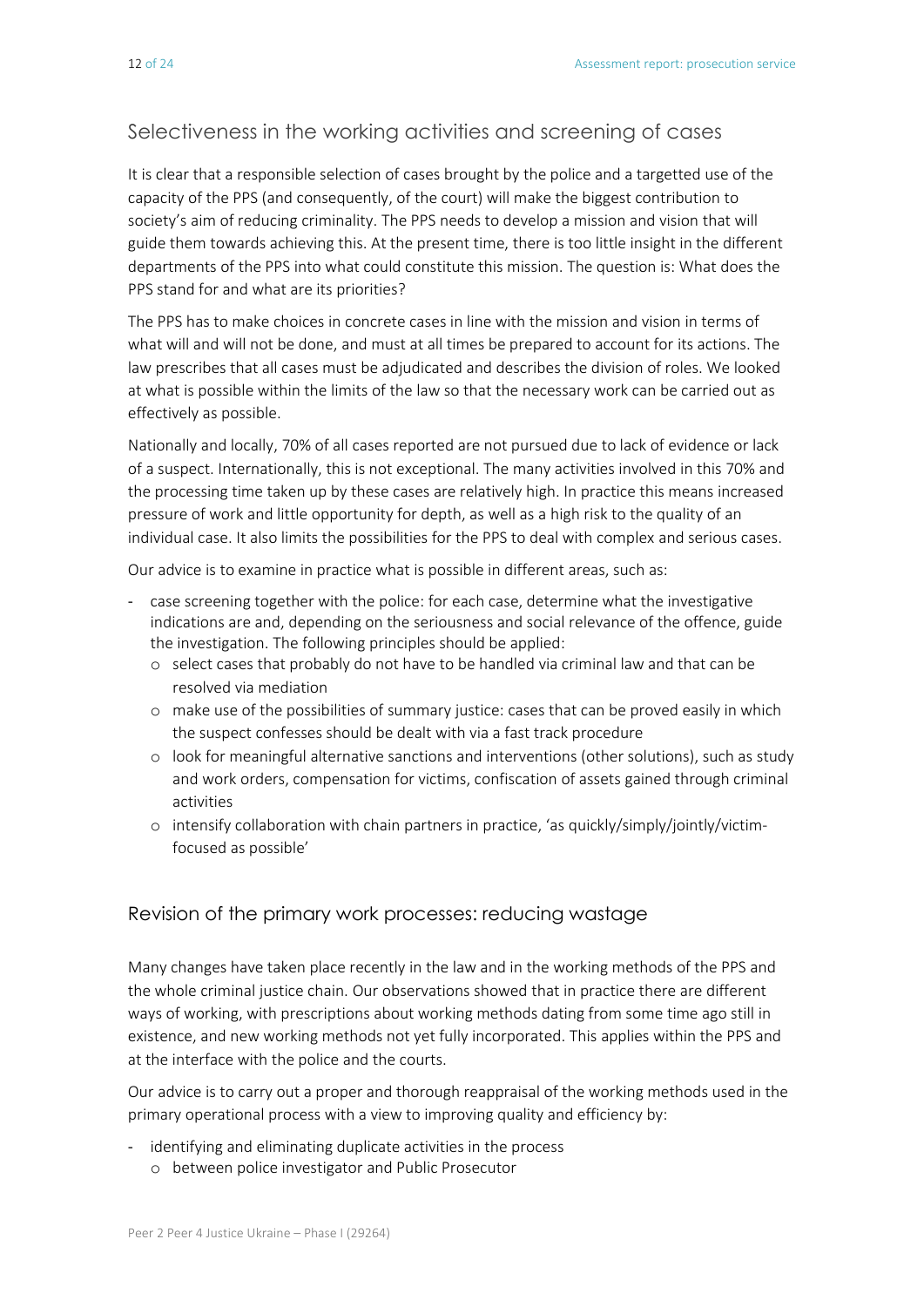- o within the tasks of the Public Prosecutor (archiving, carrying out checks at different levels, authorisations, etc.)
- o between the Public Prosecutor and the investigating judge
- o between the Public Prosecutor and court hearings
- speeding up the process by eliminating waiting times. Files often wait a long time for a final check or some other action. If a file is delayed for a longer period, this necessitates reinspection, a transfer in the event of a change of Public Prosecutor and extra file actions that are not needed when cases are handled rapidly.
- reducing time wastage: by determining what is really needed for a case to be dealt with and brought to a conclusion, those activities that are redundant and add no value can be identified. In many cases, working methods have expanded and become more complex, and particular checks, additional actions or process steps may not really be necessary.

When carrying out such a reappraisal, use can be made of internationally recognised quality systems, such as Lean (6Sigma), and the principles on which these systems are based.

This point also relates to the professional space of the Public Prosecutor. Confidence in his judgement and having the Prosecutor himself make decisions in investigations, in preparing for a case prior to a hearing and in deciding whether or not to appeal to a higher court will reduce the administrative burden and strengthen the quality of the work of the Public Prosecutor.

Another element can be the reappraisal of the working process in the criminal justice chain. Besides the internal PPS processes, concrete efficiency and quality benefits can be gained in the working processes and in the interface with partners in the chain by looking together with police and PPS at unnecessary wastage in the day-to-day work. For example, in sharing information relating to the charge and discussing aspects of the investigative proceedings, such as the gathering and weighing of evidence. Our discussion partners indicated that besides capacity issues there are also problems of laborious working methods, having to wait for one another and police work that is not properly in line with the wishes of the PPS.

Taking a closer look at the coordination of the working activities with the court may also have many benefits. The discussion partners indicate that here, too, there is room for improvement, for example by looking together at reducing unnecessary work or waiting times related to the examination of witnesses, applying for special measures such as house searches, etc. It may well be possible to put something on paper for such working agreements, which do not impact judicial independence, so that these matters are handled in a uniform way.

#### Support in the everyday work by logistical, administrative and legal assistants

One surprising aspect of the PPS offices is the almost complete lack of staff support for Public Prosecutors. From the necessary work at management level to the practical implementation of activities, all the work is done more or less only by the Public Prosecutors. At regional level, there is a small support staff available for personnel matters and in the districts a small secretariat. Apart from this, all the work is prepared, planned and carried out by the Public Prosecutors. This is clearly very different from how work is organised in the courts and in legal practice and at the PPS in other countries.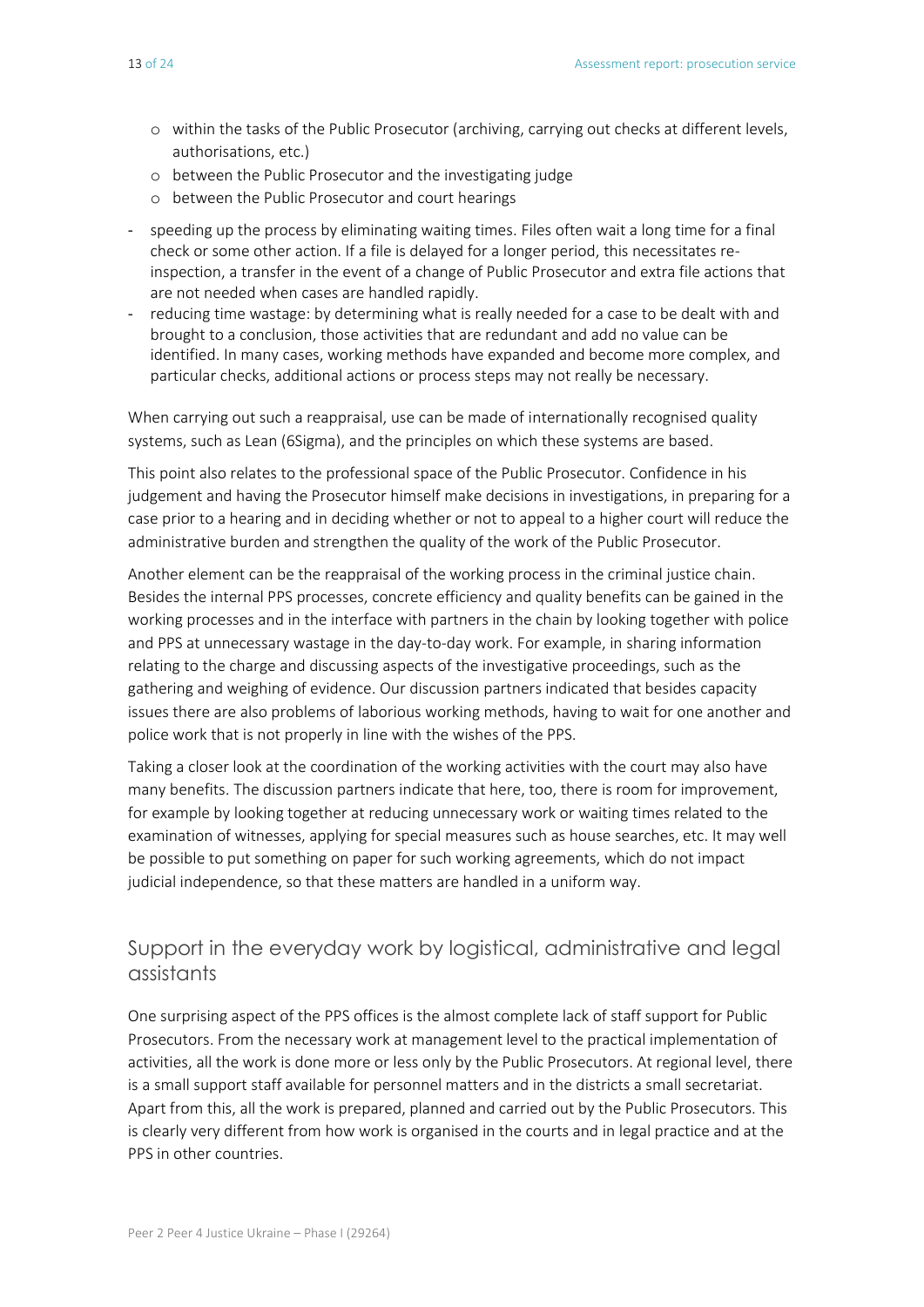The Public Prosecutor currently does almost everything himself. Supervising and monitoring the police investigator, maintaining all files by hand, sending post or even delivering it personally to a court some distance away, organising authorisations, instructing new staff, referring appeals to a higher authority, etc.

This is an inefficient way of working given that a Public Prosecutor is more expensive than a legal or administrative assistant. Even more importantly, it prevents the highly educated Public Prosecutor from carrying out those activities where he has added value: namely legal work and directing investigations and prosecutions. In short, the Public Prosecutor currently has too many non-added-value activities, to use management jargon. To improve the quality and efficiency of the working practices, a start should be made on organising administrative support and recruiting trainees from the university. Trainees can probably also contribute in terms of the legal content of the work.

The recruitment and training of new young Public Prosecutors is a further point for improvement, and at the same time it is a major opportunity. University students can be employed for much longer as trainees/interns to gain work experience. One option would be to have new Prosecutors work in the practical environment for a longer period as Assistant Prosecutors prior to being appointed. It is important to see whether the possibility of such a new – at this moment non-existent – position offers perspectives. This proposal would make it possible to have legally trained support staff available and candidates for the position of Public Prosecutor would be able to gain a thorough understanding of the day-to-day work. This proposal can be further developed in partnership with the University of Lviv and would give rise to internships and a new influx of Public Prosecutors and Assistant Public Prosecutors.

#### Digital working will speed up the process of investigation and prosecution and generate capacity gains

We have seen that the criminal process makes little or no use of digitisation; almost everything is still done on paper. Cases are registered digitally in a system that is used by the PPS and the police. However, once a case is entered into the records, what follows is mostly done on paper. This means that work is duplicated, files can only be viewed and updated in one place and if documents need to be transferred to another court, people and transport are always needed. Numerical summaries always have to be made manually.

It would be useful to explore whether a simple digital file system would work. The necessary technology is already available in various countries: from a basic digital file application such as SharePoint to a complete digital workflow. Our advice is to see in the short term whether a secure digital shared file can be created between police and PPS where, for example, all the documents relating to a single case are filed, discussions can be held on progress, notes and investigative material can be saved, emails stored, etc. This would allow a file to be shared in a less location-dependent system, which would save a great deal of time currently spent travelling, searching for information and archiving documents, as a result of which the quality of the file and consequently the structure of the case would improve. An investment in software and hardware such as computers and scanners wil be needed to achieve these savings.

Further improvements could be achieved by more frequent use of video conferencing. This is currently only used for examining witnesses and detainees by the courts away from the courtroom. This method can also be used for discussions between police and PPS during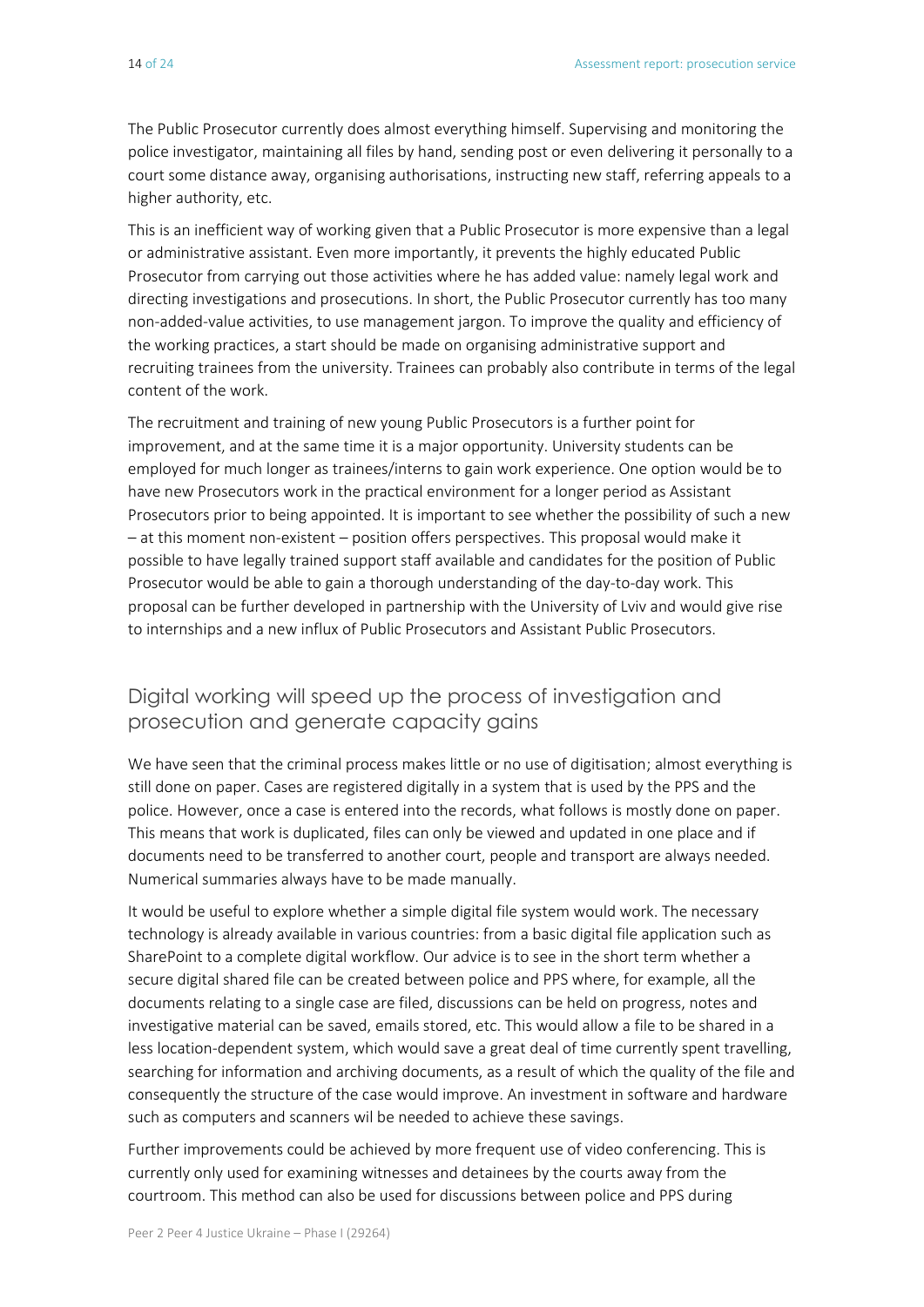investigations or between districts/regions. It would be useful to carry out a comparison with countries where the population and the justice apparatus have a large geographical spread. The USA and Australia would be useful countries for comparison; both countries have good experiences with practical solutions for working with digital and video facilities.

#### Scale of operations and uniform organisation structure

A number of PPS offices in the Lviv region have recently been merged. A good balance is recommended between presence and availability locally and the possibility of locating the PPSs together as a group of professionals.

There is currently still considerable fragmentation of the Public Prosecutors over small offices. In some other countries, a PPS office serves a larger proportion of the population than in Ukraine, although this has to do with the broader core tasks of a Public Prosecutor in Ukraine and the preferred level of local presence.

Our advice is to opt for an organisation structure and size that allow more grouping of manpower and more specialisation. There are also many advantages to implementing a location policy where police, PPS and courts are structured correspondingly in geographical terms and players in the criminal law chain are located in close proximity. Both these recommendations are explained further below.

At the present time the Public Prosecutors in the districts do not specialise in a specific legal field. Each Public Prosecutor handles minor and serious cases and has a role both in criminal justice and in other areas of the law. A Public Prosecutor's caseload is on average 200 to 300 cases at any one time.

There are two possible types of focus that could be applied. First, a number of Public Prosecutors could concentrate on non-criminal justice work, which would allow the other Public Prosecutors to focus more fully on criminal justice cases.

Second, the internal staffing capacity could better be divided between minor and serious cases. There are a number of different options for the division of tasks within the PPS under the law. Some of the Public Prosecutors could handle mainly the more minor cases, which would allow them to build up a routine for these cases and more intensive collaboration with the police investigators. This work is more appropriate for Public Prosecutors with fewer years of experience. The Public Prosecutors with more experience can then focus on the more complex and serious cases and would also have more opportunity to bring tougher cases to an appropriate conclusion for the court and in competition with the more specialised legal advocates. The caseload may on the one hand be higher than the current 200-300 cases for Public Prosecutors specialised in more minor cases - in the Netherlands the caseload is around double this – and less for Public Prosecutors specialising in more serious cases. Such an arrangement would raise the efficiency and quality of case handling for each Public Prosecutor.

If this internal division of work is to be possible, it is important to have an effective system of allocating cases. This means that insight will be needed into the caseload and type of cases handled by each Public Prosecutor.

For this internal division of work to be possible, further grouping/upscaling of the organisation at district level is needed. This could be achieved by, for example, having a Public Prosecutor in every PPS office who primarily handles minor cases and who also has a public function, and by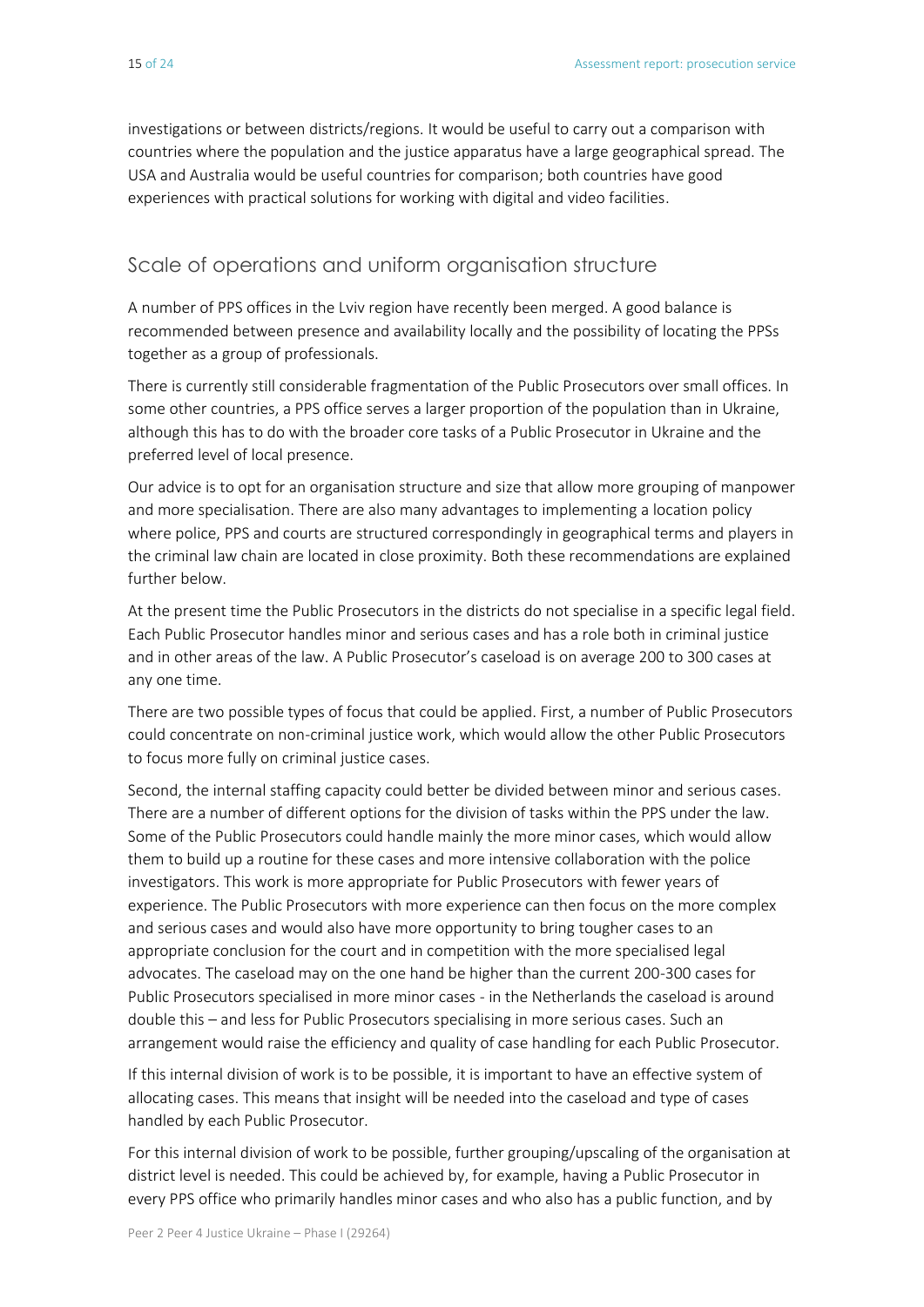grouping the other specialist Public Prosecutors at district level. In this scenario, the district becomes the basis for the division of work among the Public Prosecutors, and their presence in the local offices could be on the basis of a rotation arrangement. Scaling up to district level will also aid cooperation between Public Prosecutors and will increase the possibilities for harmonisation and contact.

The second aspect of operational scale and organisation structure relates to the congruence in the criminal justice chain. In the present situation the working fields of police, PPS and courts are not uniform. These differences make it difficult to effectively set priorities in an area (see objectives for crime prevention) and at the same time they restrict ease of cooperation. Our initial advice here is to align the areas of work. Our second recommendation is that those people who work on a case together should be located physically in the same place. If police investigators, for example, are close to the Prosecutors who are working on a particular case, they will be able to work more quickly and efficiently and it will be easier and quicker to reach agreement on the content of cases.

#### Informing the public about the tasks of the PPS and partners in the chain

The citizens of Lviv do not yet have a good understanding of the tasks and roles of the PPS in the new government system. Municipalities have an important role in attending to public interests, and NGOs and Legal Aid organisations, too, can play a part in serving the public. Many citizens with individual questions on broad and diverse areas of the law can still visit a PPS office in their local area with their questions. Professional service to the public in this phase calls for proper and professional public information.

The regional office, headed by a Deputy Chief Public Prosecutor, has only been engaged in this task for a short while, and is currently making contacts with stakeholders in society. The media can play a positive role here, as can public information from the municipalities. A good long-term programme should be drawn up for this project, together with other chain partners.

Providing a good system of referral for the public is a task for the government and is in the interests of citizens. This will give the PPS the opportunity to focus more on the defined core tasks and will at the same time enhance the ability of the PPS to combat criminality.

#### Integrity and public confidence

We observed that citizens' confidence in the PPS (and in other parties in the chain, such as the police and judges, and more generally the government) is low because of a history of corruption and a lack of integrity in the conduct of these bodies in many different forms.

It is crucial that citizens should have greater confidence in the PPS. This is not something that will happen overnight; nor will it happen of its own accord. Gaining public confidence will take time and has to be earned in everyday practice. As the Dutch say, "Confidence comes slowly and disappears rapidly". Separation of powers is an important criterion in all democratic societies. The PPS can take a broad approach to this issue and work on winning back the confidence of citizens, step by step.

This approach will take place within the PPS and in close collaboration with society. The different elements of the approach are as follows: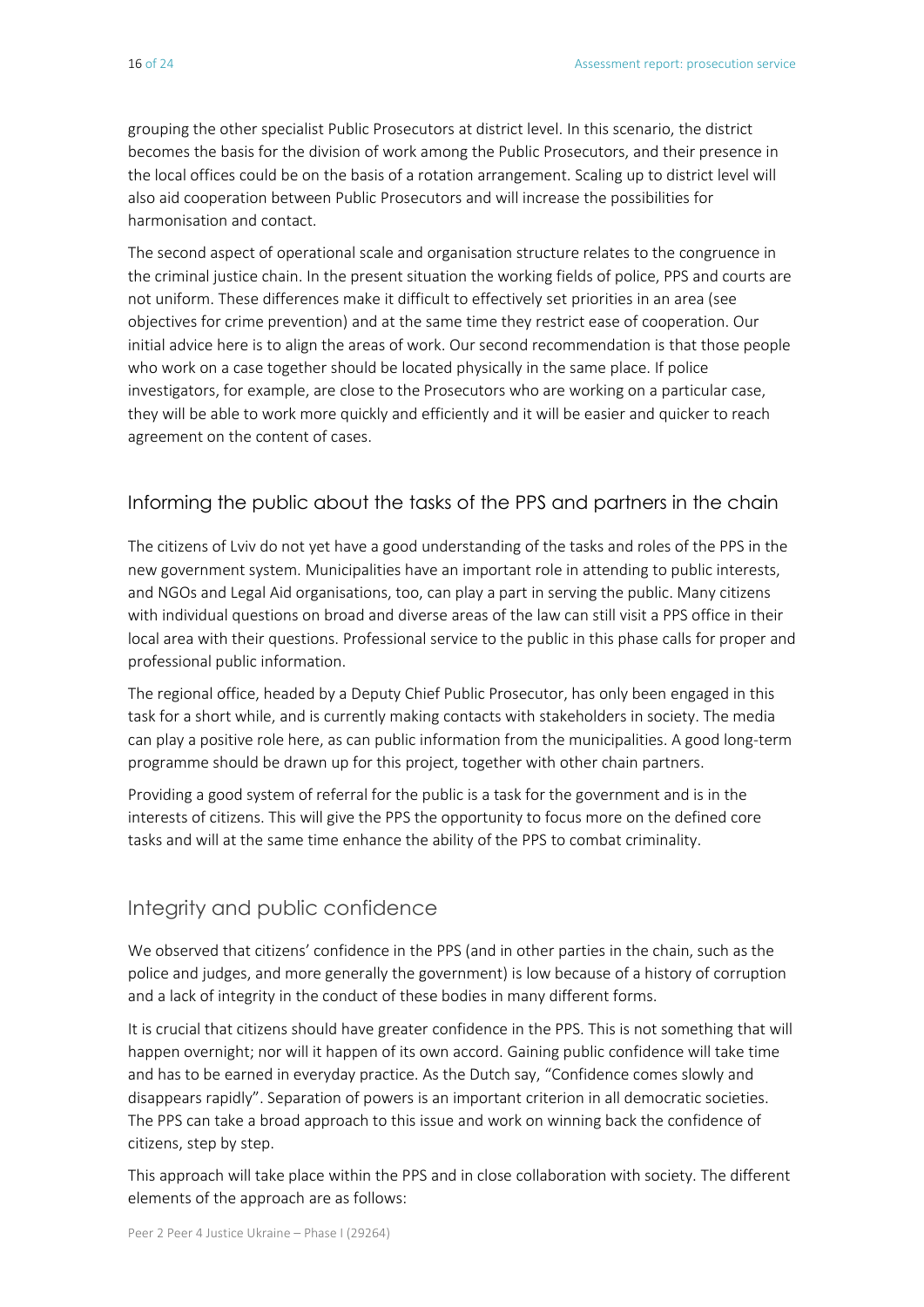- Rules, checks and sanctions in the event of violations of integrity. Disciplinary sanctions and where necessary criminal justice investigation and punishment. From high to low in the organisation, to avoid 'class justice'.
- Transparency within the organisation and towards society regarding sanctions for violations of integrity.
- A culture within the PPS that promotes open discussion on integrity.
- A set of basic values set out in the Code on Integrity will underpin this open discussion.
- The removal of temptations and the introduction of preventive measures relating to unscrupulous behaviour, for example by reducing payments in cash, applying the 'four eyes' principle (having critical activities carried out by not one, but two individuals) and building in administrative checks.
- A good example of ethical behaviour should be set by all supervisory staff.

#### Strengthening victim support

The low level of public confidence in the PPS and the criminal justice chain has already been mentioned. An important key to improving confidence may lie in the attention to victim support by the police, PPS and courts. The task of the PPS is to provide good support to victims, including assistance in obtaining compensation and proper treatment. One important means of support could be the introduction of a victim support organisation by the state, as is in place in other countries.

# Focus on the strengths and professional position of the Public **Prosecutor**

In concluding this chapter, we will review what has been said previously from the specific perspective of the individual Public Prosecutor. We are convinced that empowering Public Prosecutors as professionals in all kinds of different aspects of their work will raise the quality of the PPS and enhance society's confidence in the service.

It is important that in all the changes mentioned relating to the PPS, the Public Prosecutor himself as the professional who is responsible for the daily activities of the department should receive proper support and guidance. The new-style Public Prosecutor will not only have solid professional knowledge, but will also be skilled in collaboration, and will have the mental resilience required in a broad judicial arena. This calls for not only a safe environment in his own organisation in which it is permissible to make mistakes provided the individual and the organisation learn from them. One of our most important recommendations is that professional Public Prosecutors should receive good support on these issues. As a result, the individual Public Prosecutor himself will be better served and the quality of his work will improve. The areas of support that we recommend are as follows:

- *Support services from members of staff*: Making use of administrative, logistical and legal support will bring cost savings because part of the work will be done by less expensive and more appropriately qualified workers. This measure will also deliver a quality improvement because the highly educated Public Prosecutor will be able to focus on the substance of a case.
- *Resources*: The Public Prosecutor should be provided with good ICT facilities, improved office accommodation and other logistical resources. In addition, a step-by-step programme of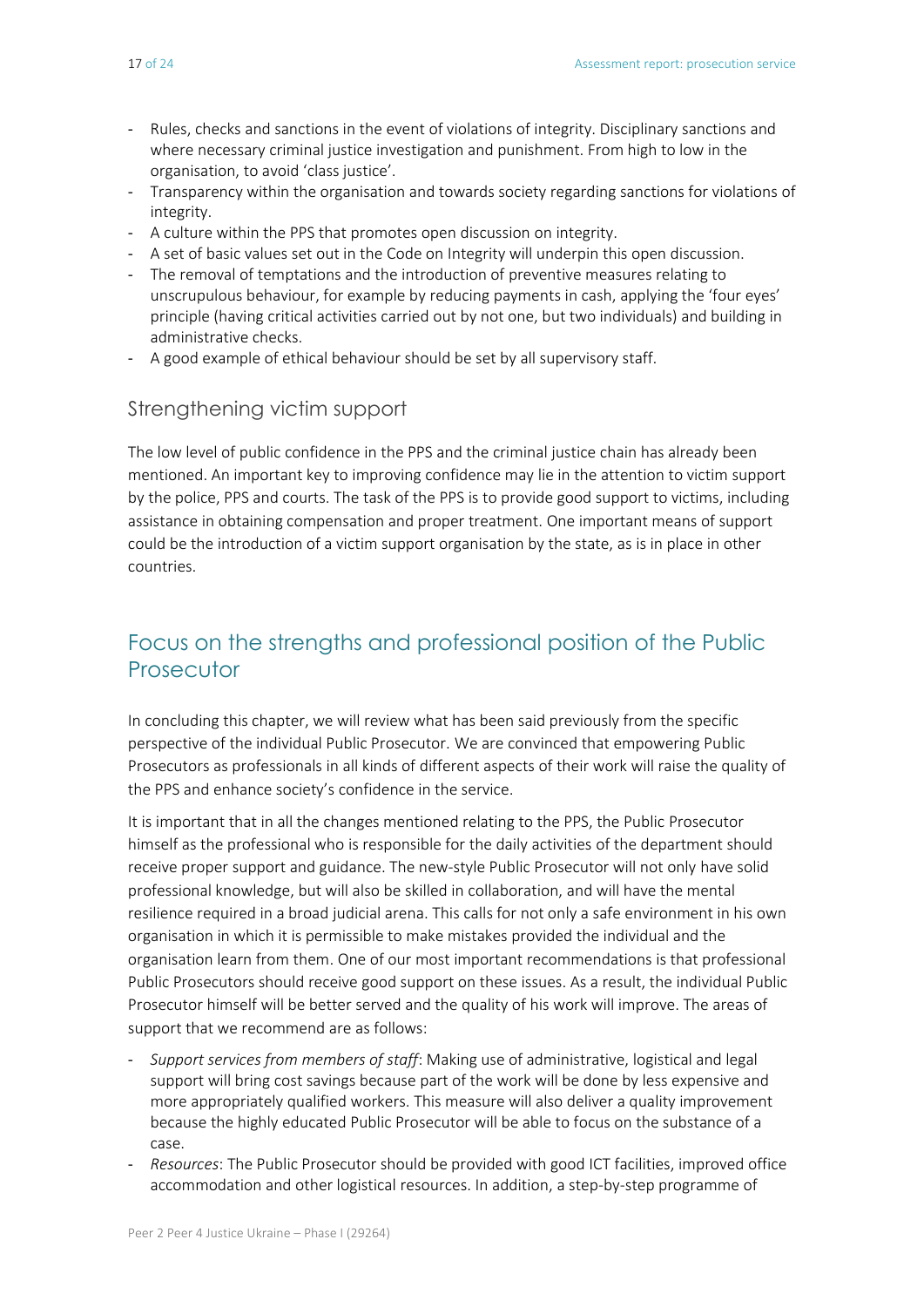digitisation of the work of the Service and the use of video-conferencing between different parts of the PPS and in the criminal justice chain should be implemented.

- *Modern leadership*: Transition away from directive and controlling towards a more coaching style of management: focus on supporting and developing Public Prosecutors in their new role; evolve towards a culture of learning and developing, guiding and training, professionalism and innovation.
- *Increasing the professional scope* of the individual Public Prosecutors to take independent decisions, for example on investigations, screening cases for the required depth of investigation, closing cases, bringing cases to court and whether or not to refer a case to a higher appeal court.
- *Peer review and support from colleagues*: Talk about work pressure, improve public confidence in the Public Prosecutor, share experiences, discuss cases as a means of enhancing quality and building experience.
- HRM policy: Regular performance reviews should be held; the agreed working conditions and other forms of explicit appreciation of the Public Prosecutor in his daily work should also be implemented.

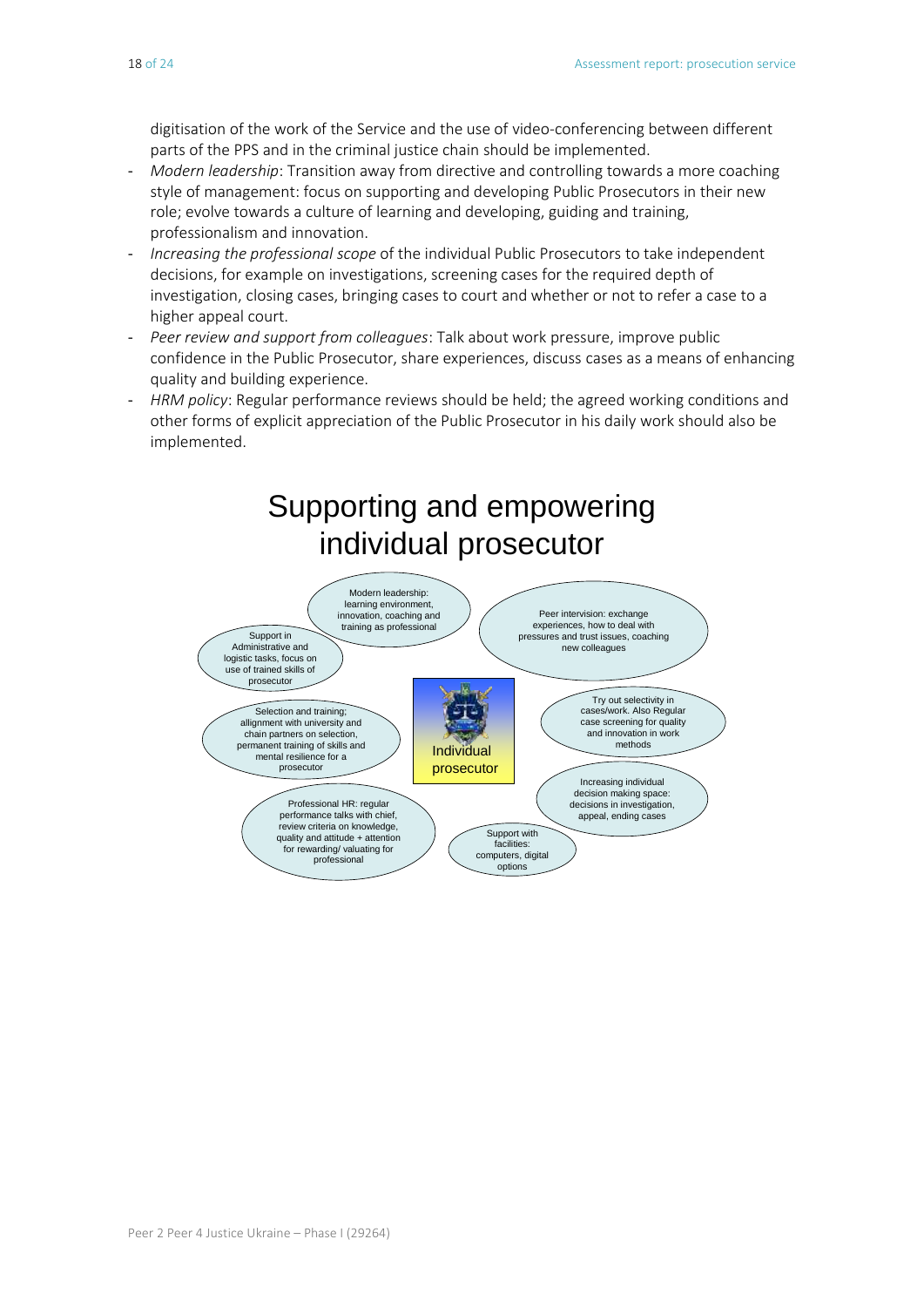# 5. Findings outside the scope of this study

As we have explained, in this study we have focused on the potential for practical improvements in the work and organisation of the PPS in the Lviv region. A number of improvements and changes in the national context would make a very positive difference for local PPS offices and for the individual Public Prosecutors. These issues fall expressly outside the scope of our study and advice. Nonetheless, we mention here several points that could have many benefits for the quality and productivity of the local PPS.

### Distinction set out in law between minor and serious offences

Amendments to legislation on the criminal justice process will make it possible to take a tailormade approach to organising and handling different case flows. The differences in investigating and prosecuting serious criminal cases and minor offences are key here. In many countries, the criminal justice process for minor offences is organised much more simply than for serious crimes. The lead times can then be shortened substantially and work pressure will be considerably reduced if the different caseflows can be handled by relevant specialists. This will raise the quality level of all cases. Targetted forms of collaboration can be set up between police investigators, Public Prosecutors and the courts for each type of case (minor vs serious). In the case of minor offences, other parties can also look at alternative solutions such as a family-based approach (including working with family members on dealing with problem behaviour), education or community service.

### Budgetary autonomy for PPS departments

Budgets are organised centrally, with decisions on budgets, staffing and investments in office modernisation being taken by the General Prosecutor's Office in Kiev. Local tailor-made solutions, investments or experiments would benefit from a degree of budget autonomy. This would be possible in a system where there is a basic budget, that includes a level of funding for decisions by the local departments themselves. If this funding is not available nationally, the decision could be taken to determine the level of autonomy available for local decisions, for example in choices for more of one item and less of another. This will encourage local ownership and flexibility without losing central budget control.

### Implementing the agreed salary for Public Prosecutors

All Public Prosecutors have again had to take an examination and to re-apply for their jobs. The promised higher salary levels for Public Prosecutors who already passed this exam some time ago have in practice never been implemented. Consequently, some police investigators even have a higher salary level than Public Prosecutors. To be able to continue to recruit good people and to retain the motivation for this important work, good working conditions are necessary – or as good as possible – and commitments made have to be properly implemented.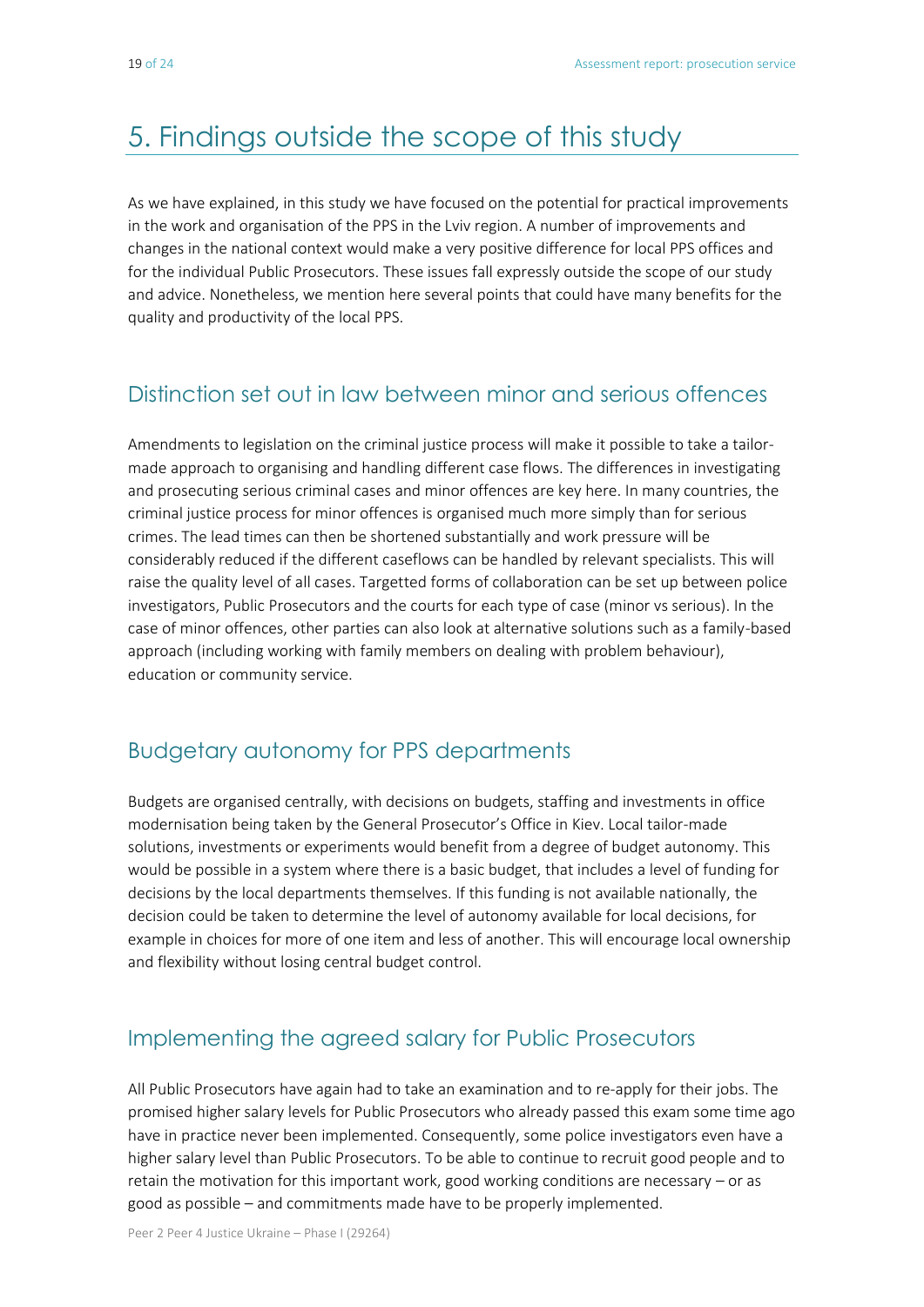The competitive position of the PPS compared to judges, universities and the police is under pressure in terms of the recruitment of new talent and experienced staff.

# Operational capacity of the PPS

Our discussion partners indicated that they experience a high level of work pressure. In our recommendations we have proposed measures that can reduce the pressure of work or that can achieve an increase in productivity. We as a research team are unable to determine what the required capacity of the PPS should be and how far the present structure diverges from this ideal: this falls outside the scope of our study. It may be worthwhile making comparisons internationally, in parallel with the actual implementation of the current capacity plans for the PPS, the police and the courts (filling of vacancies).

### Quality of investigative activities

In all the discussions, appreciation was expressed for the investigative work of the police but there were complaints about the quality and duration of the investigations: files are not always produced properly, instructions are not followed up and such like. In practice almost all Public Prosecutors indicate that they have to repeat much of the work of the police investigator or they have to take an active part in directing the investigations. We were also told frequently that the police force suffers from structural under-staffing. In one particular district, police staffing is at half the planned capacity.

The PPS can only work well and efficiently if the quality of the investigative work is good and there are enough investigators. This falls outside the scope of our study and advice, but is a real bottleneck in the region that has to be resolved. An improvement in quality can be achieved immediately, for example by sharing case investigations and learning experiences, talking about best-case approaches for different cases and making performance agreements. Our advice about setting up a system for minor cases to be handled in direct cooperation between Public Prosector and police investigators could be a means of gradually improving the quality of the investigations.

# Focus of PPS on criminal law enforcement and divesting of other tasks

In many countries the task of the PPS is limited to maintaining the legal order by means of criminal law enforcement. In Ukraine the core task of the PPS is more broadly defined, although the statutory tasks of the PPS have reduced in recent years. Nonetheless, the multiplicity of tasks of the PPS is still an important point of attention, because a diverse and varied package of tasks can only be executed effectively if there is also a degree of specialisation within the PPS according to commercial and family law, public administrative law and criminal law, just as there is among lawyers. A PPS that cannot specialise cannot be a strong player relative to other legal players.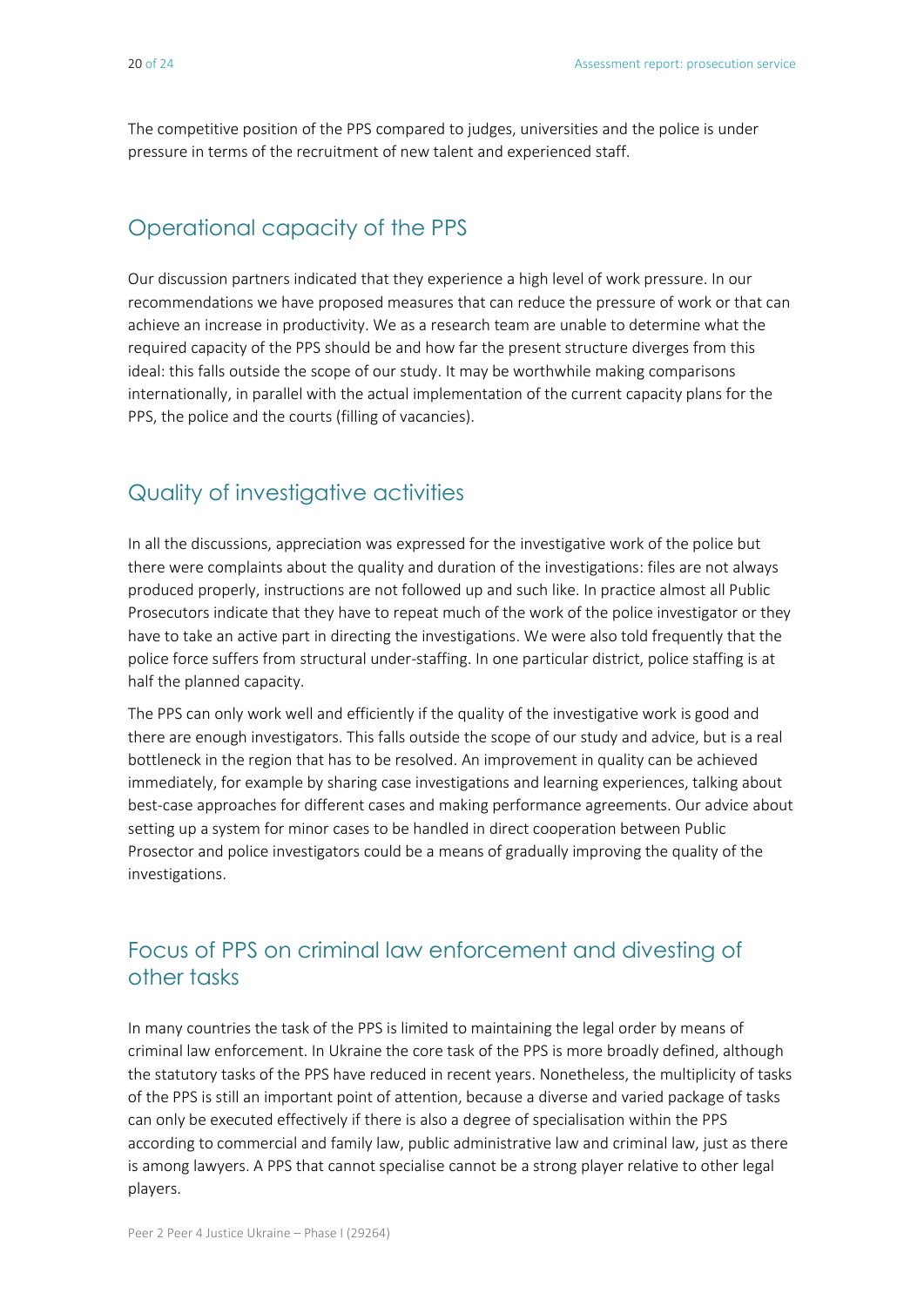# 6. Recommendations for follow-up programme

As has been said, our recommendations are aimed at practical possibilities for improving the quality and efficiency with which cases are handled, and streamlining the organisation and the daily work of the Public Prosecutors.

The recommendations can be regarded as a summary of possibilities, some of which can be implemented simply and on a small scale and others that are likely to be most effective in a joint context.

Our advice is to choose a package of improvement actions that can be implemented by region and gradually expanded or amended. The actions taken can then be reviewed to see which improvements generate the most benefit and how they can be incorporated into the existing working methods of the regional/local PPS.

It is up to the PPS in the Lviv region to make a choice and to select the approach that is most appropriate for them. Our proposal is attached for how this could be achieved bearing in mind what we have seen and heard.

### Actions at regional level

A serious and effective approach should be taken to public information at regional level. The PPS regional office in Lviv has a role in providing public information. A good start has been made recently with this activity and we recommend that further attention should be paid to contacts with the public, in particular on such issues as:

- Advising where citizens can go for what types of questions
- Explaining what the PPS is responsible for in the new structure and what is it not responsible for (e.g., reducing general public activities that have now been transferred elsewhere)
- Communicating on the role and activities of the PPS by means of broad contact with citizens, NGOs and advisory boards
- Showing the work of the PPS more explicitly: current investigations, successes in investigations and research, cases of fraud that have been addressed, policy priorities in Lviv for the coming years. Disappointments can also be shared: major cases that have not been successful, or internal fraud that has been uncovered, for example. This strategy may pose difficulties at times, but it will enormously strengthen public confidence in the new PPS.

Improvements should be made in the training of new, young Public Prosecutors and the influx of experienced legal experts from outside the PPS should be encouraged. In order to achieve this, it would be advisable to make appropriate agreements with the university, which has expressed its willingness to cooperate. A programme of targetted training of new Public Prosecutors is needed with a solid practical content. As an example, prospective Public Prosecutors can work for the first year as assistants, supporting the Public Prosecutors with operational activities relating to cases. Another interesting question is how the PPS can be made attractive for good legal experts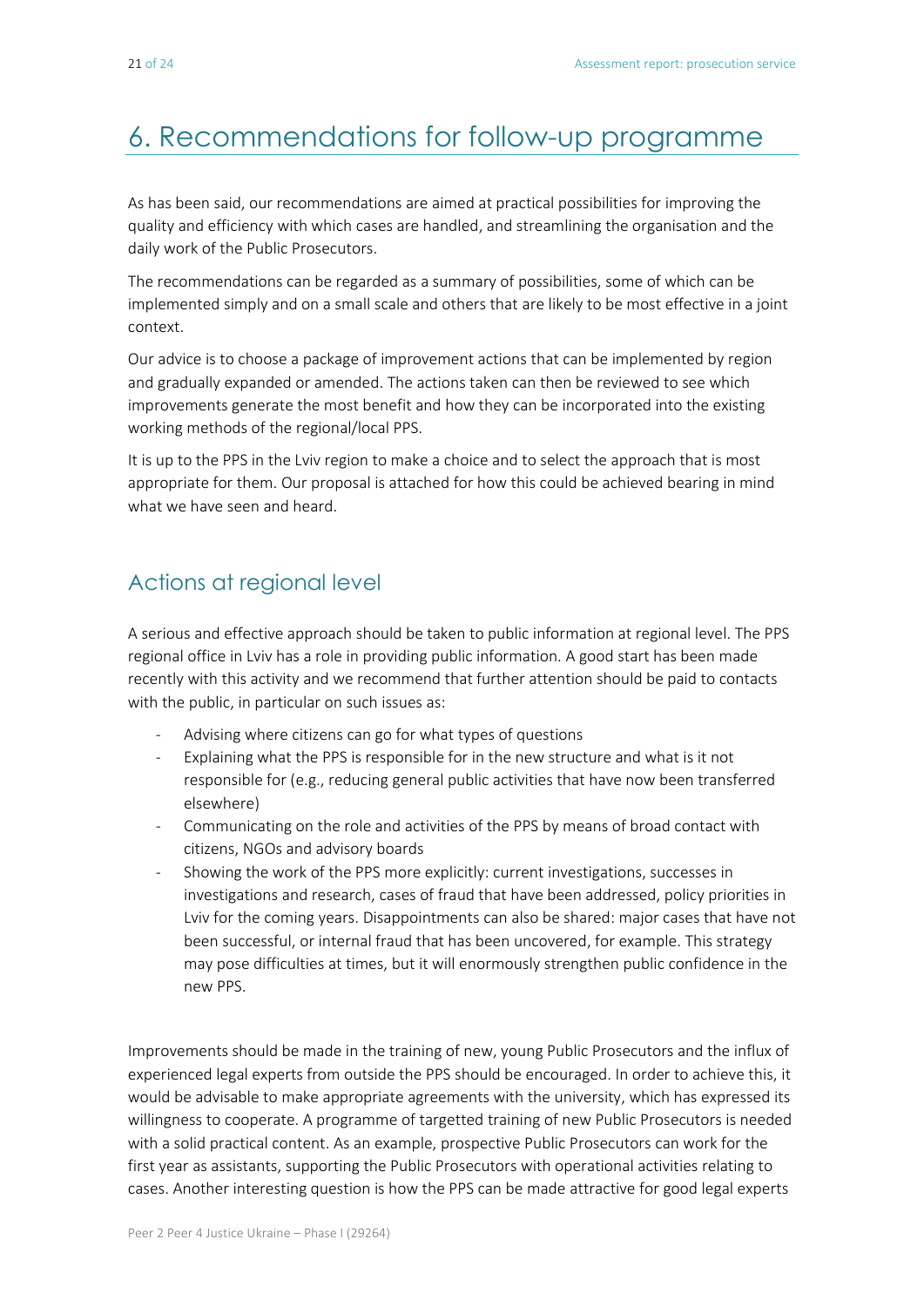who have first gained experience outside the PPS, for example in legal practice, at a court or in the business sector.

The use of digitisation in the primary process has considerable advantages for sharing knowledge, increasing the speed with which cases can be handled and improving work productivity (less need for physical transport of people and files). Digital solutions are already in use in a number of countries. We advise that careful consideration should be given to proven successful digital applications that allow digital files to be used by the PPS and the police (and possibly the court), along with smart applications for monitoring deadlines and automatic processing of forms and case documents. Further use of videoconferencing between chain partners in view of the distances involved should also be considered. Our suggestion is for this to be agreed with the General Prosecutor's Office in Kiev and implemented from the Lviv region, with Lviv taking the leading role in a pilot scheme.

An investigation should be carried out to examine whether the working area between police, PPS and courts can be made uniform. Efforts should also be made to determine whether the scale of the PPS locations can be organised such that there is an effective division of the work, taking into account the specialist areas available and present in the different locations.

### Experiments distributed over the districts

Placement of administrative staff in one or two districts to support the Public Prosecutor with such tasks as copying, filing, compiling files, administrative checks of files and documents for the hearings, monitoring deadlines, postal services and file logistics. This can be done in all districts and we believe it will lead to direct positive results for work pressure and will allow the Public Prosecutor to focus more on his area of expertise and core task.

Allocation of cases and structuring of daily working processes according to minor or more serious cases. We suggest making a selection of around 50 minor cases and looking at how, on the basis of these cases, the criminal process can be speeded up, temporarily halted in the event of a lack of evidence or a suspect, and how the procedure for handling cases can be simplified. Leadership is an important factor here because this is a matter of devising a working method within the law but based on a creative approach, in partnership with police investigators and the Public Prosecutor. This can best be done with an experienced Public Prosecutor (who has extensive knowledge) and a new Public Prosecutor (to test to what extent an inexperienced Public Prosecutor can handle minor cases independently) and experienced police investigators. It is important that this should be a learning process where making mistakes or experiencing disappointments are part of the journey. We believe that Local PPS office in Lviv № 3 can take a good exploratory position in this process in view of the style of working and the culture of amicable agreement and development that we observed there.

A city in the region/district should explore, in partnership with the municipality, whether it is possible to seek alternative solutions than criminal justice, for example a family-oriented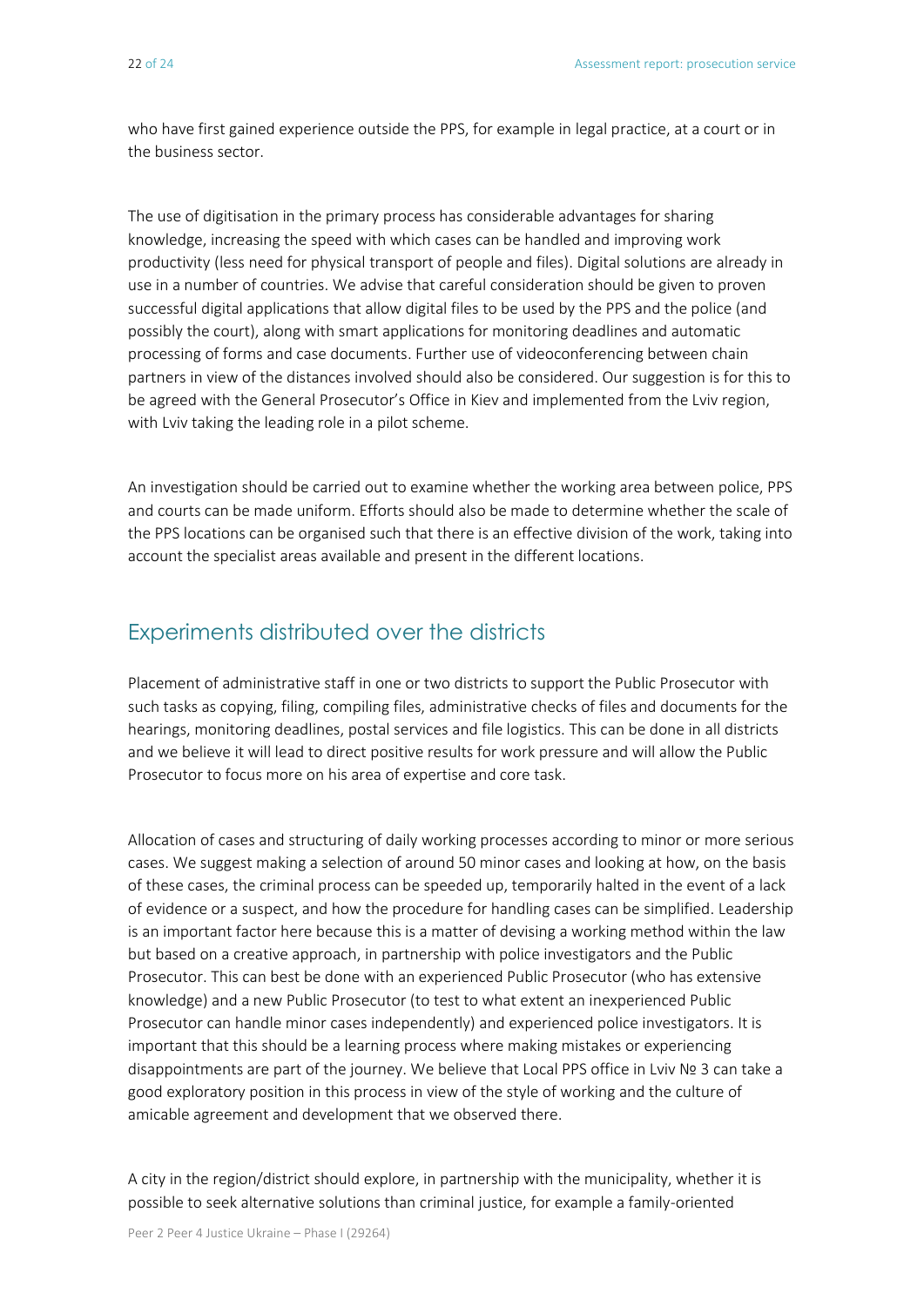approach or an educational approach. Stryy could be a suitable location for this in view of the wishes and organisation of the municipal lawyers and youth supervisors there. The municipality can probably also take a more active role in informing the public regarding what the municipality can help citizens with and what the PPS does (or no longer does).

This programme entails an important role for the regional office and the managers of this office. The Chief Public Prosecutor and/or his deputies should become ambassadors for a particular point of improvement, giving the districts the freedom to try new activities within the framework of the law and the agreements made with the General Prosecutor's Office in Kiev. In adopting the recommendations below and implementing concrete changes and improvements, it is important that there should be room to explore and try new things. Room in terms of finances possibly; room and support for new things certainly.

We sincerely hope that with this initiative for a follow-up programme we can contribute to the options that lie further in the hands of the PPS in the Lviv region. We will be happy to explain our recommendations and to assist in considering further developments.